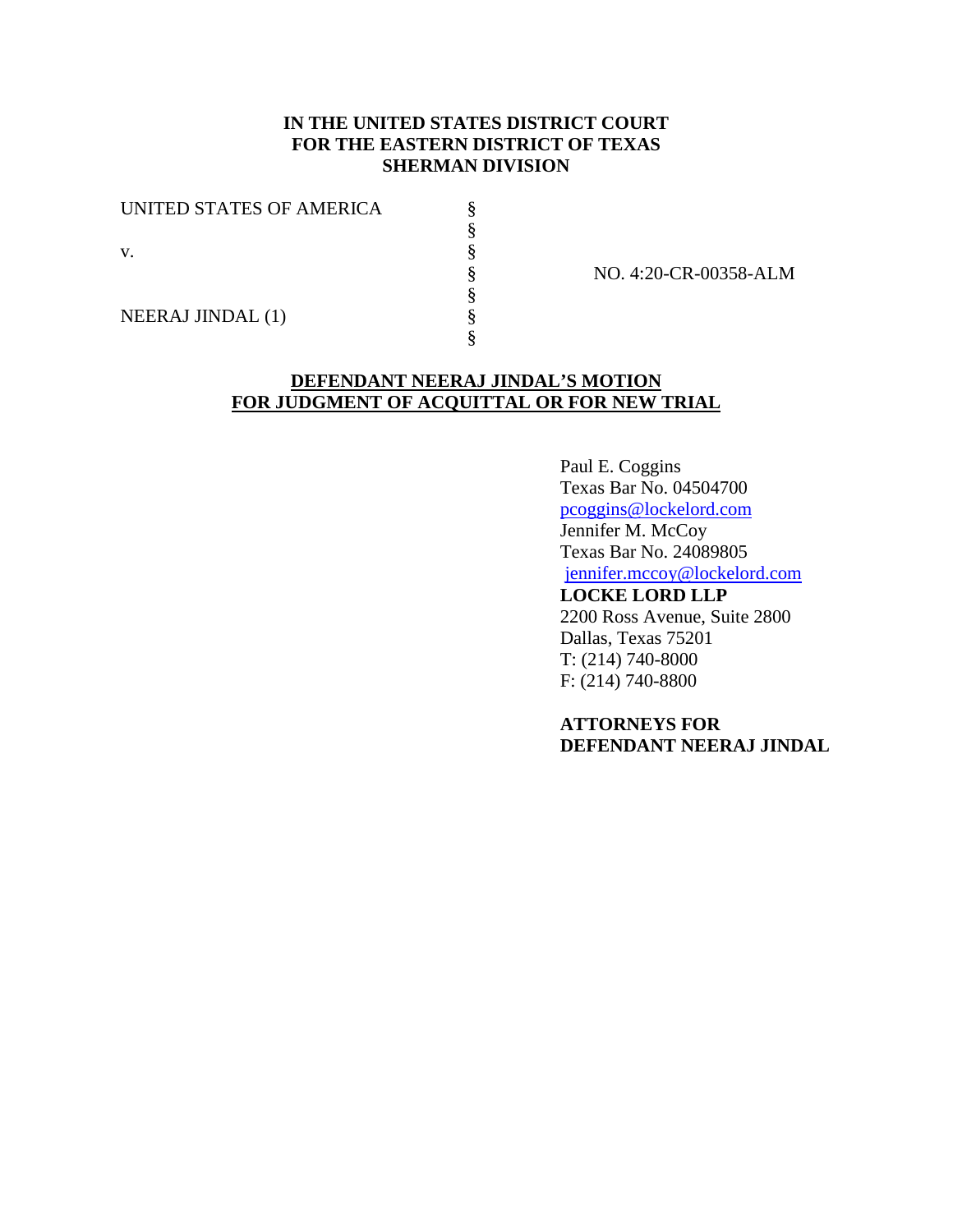# **TABLE OF CONTENTS**

| I.   |           |    |                                                                                                                                              |
|------|-----------|----|----------------------------------------------------------------------------------------------------------------------------------------------|
| Π.   |           |    |                                                                                                                                              |
| III. |           |    |                                                                                                                                              |
| IV.  |           |    |                                                                                                                                              |
|      | A.        |    |                                                                                                                                              |
|      | <b>B.</b> |    |                                                                                                                                              |
| V.   |           |    |                                                                                                                                              |
|      | A.        |    | The Jury Must Unanimously Agree Upon Each Element Through Which<br>the Government Established Mr. Jindal Committed Count Three, as           |
|      | <b>B.</b> |    | The Government Failed to Prove the "Obstructive" Acts Alleged In the                                                                         |
|      |           | 1. | There is insufficient evidence to establish that Mr. Jindal aided and<br>abetted another individual's obstruction of the FTC investigation16 |
|      |           | 2. | There is insufficient evidence to establish Mr. Jindal lied to or<br>misled the FTC in connection with several statements alleged in         |
|      |           | 3. | There is insufficient evidence to establish Mr. Jindal deleted text<br>messages or other documents after given notice of the FTC's           |
| VI.  |           |    |                                                                                                                                              |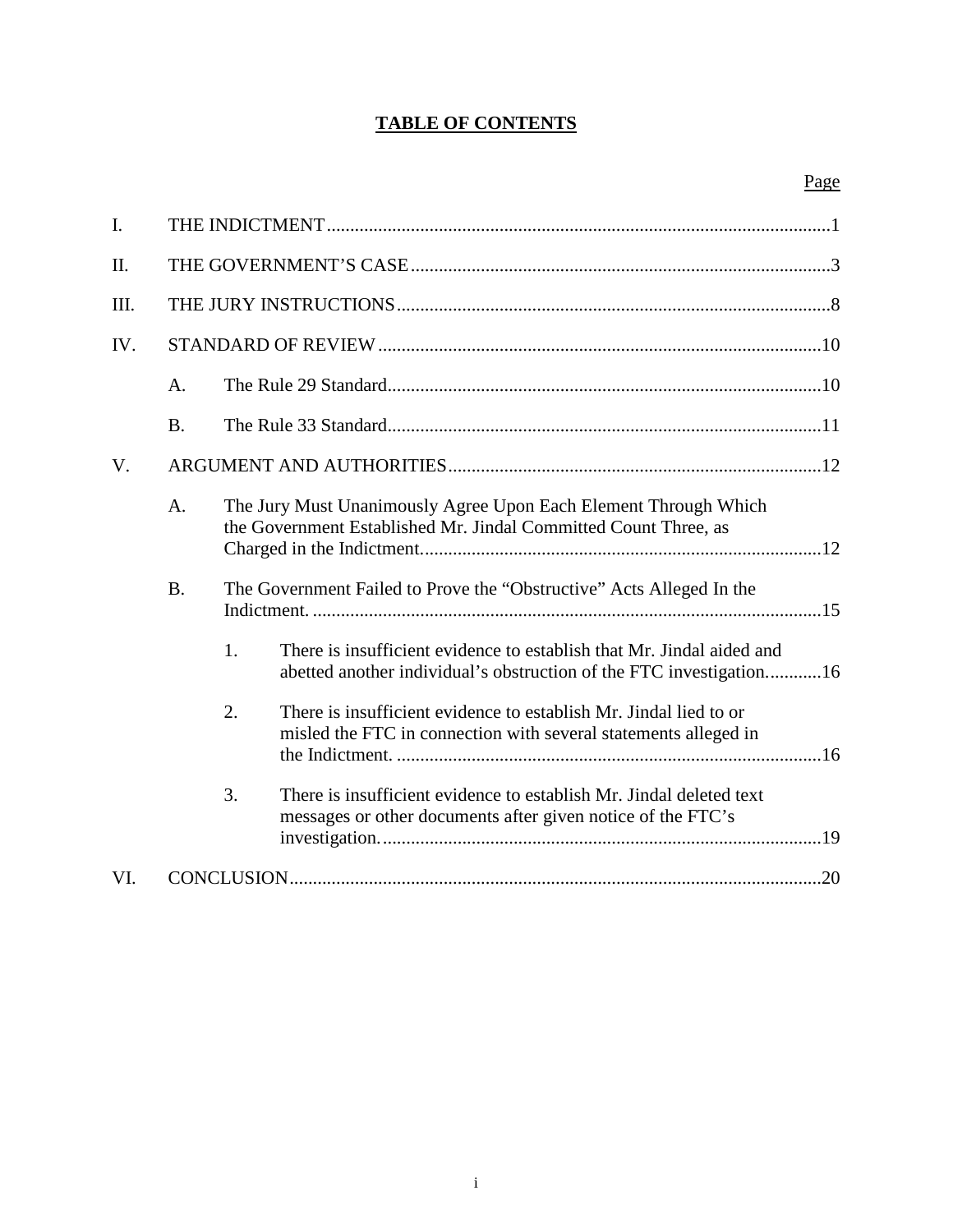# **INDEX OF AUTHORITIES**

| <b>CASES</b>                 |  |
|------------------------------|--|
| United States v. Creech,     |  |
| Bronston v. United States,   |  |
| Schad v. Arizona,            |  |
| Stirone v. United States,    |  |
| Stirone v. United States,    |  |
|                              |  |
| United States v. Villegas,   |  |
| United States v. Acosta,     |  |
| United States v. Alston,     |  |
| United States v. Bonds,      |  |
| United States v. Charles,    |  |
| United States v. Fawley,     |  |
| United States v. Fitzharris, |  |
| United States v. Floresca,   |  |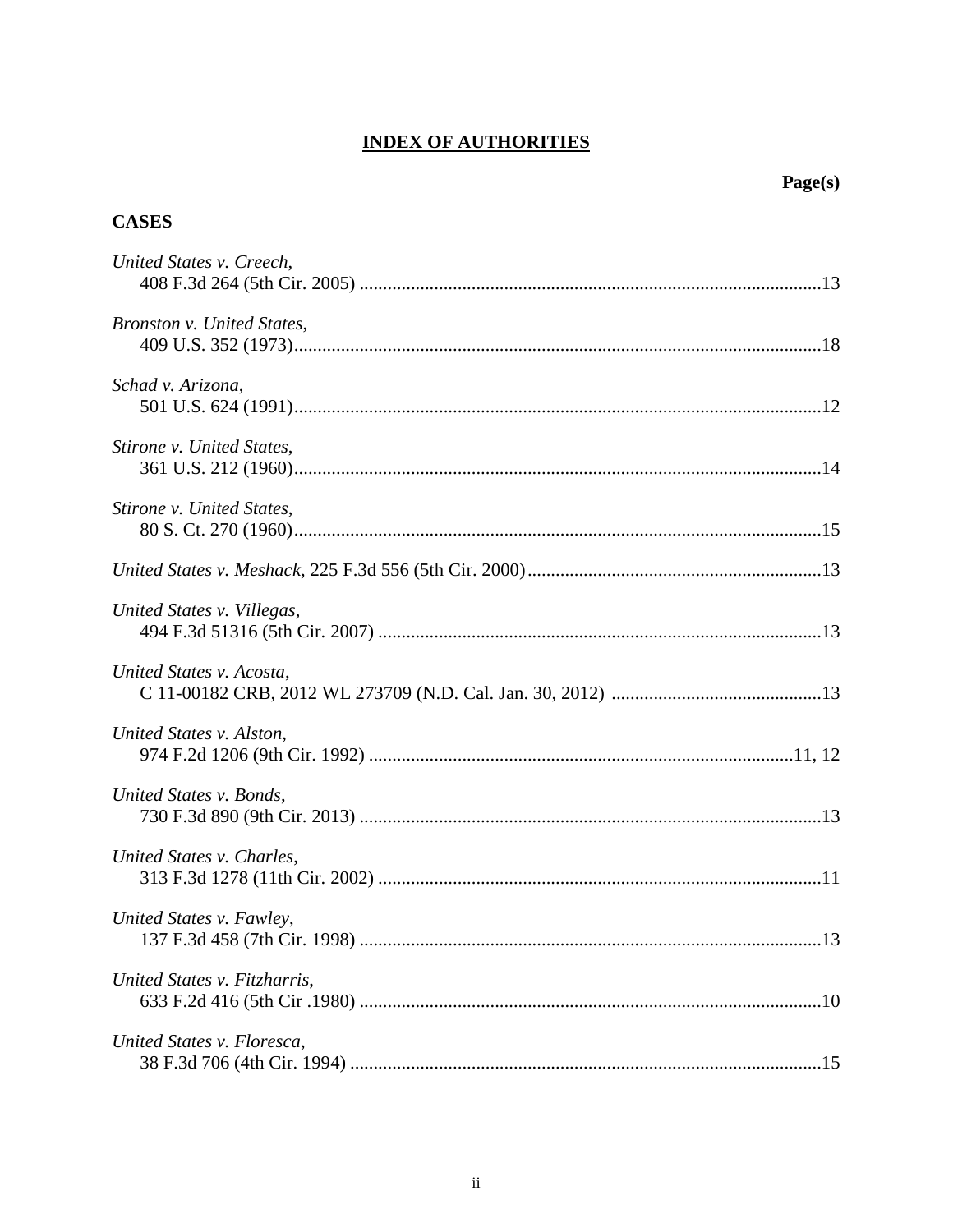| United States v. Ganji,          |
|----------------------------------|
| United States v. Holley,         |
| United States v. Kellington,     |
| United States v. Kim,            |
| United States v. Miles,          |
| United States v. Moreno,         |
| United States v. Pettigrew,      |
| United States v. Rivera,         |
| United States v. Sarihifard,     |
| United States v. Tipton,         |
| United States v. Ward,           |
| Van Liew v. United States,       |
| <b>CONSTITUTION AND STATUTES</b> |
|                                  |
|                                  |
|                                  |
|                                  |
| <b>OTHER AUTHORITIES</b>         |
|                                  |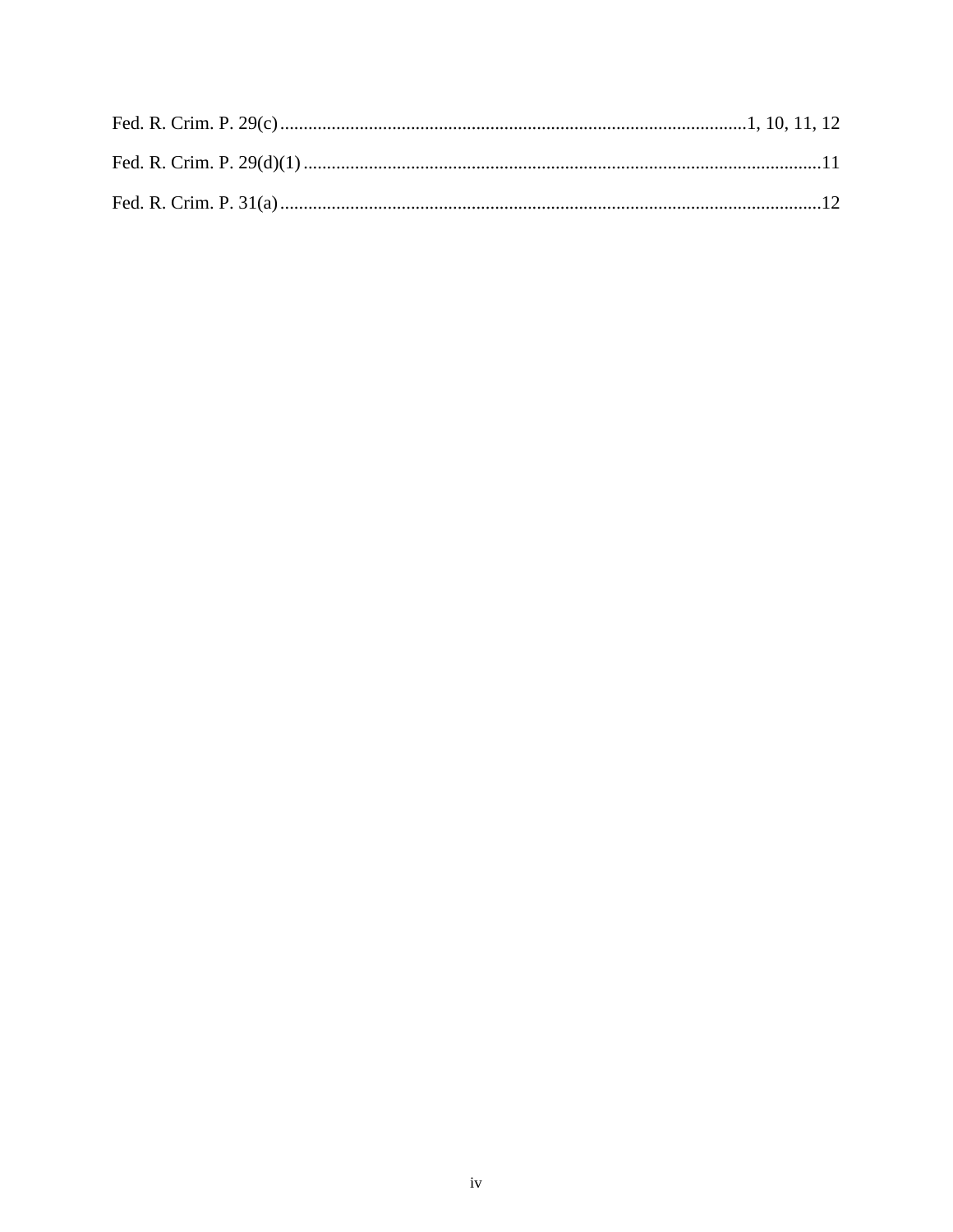Neeraj Jindal ("Mr. Jindal"), Defendant in the above-captioned case, by and through his attorneys of record and pursuant to Federal Rule of Criminal Procedure 29(c), hereby renews his Motion for Judgment of Acquittal following the jury's return of a guilty verdict as to Count Three of the First Superseding Indictment on April 14, 2022. Alternatively, Mr. Jindal moves for a new trial as to Count Three pursuant to Federal Rule of Civil Procedure 33. In support of his Motion, Mr. Jindal would respectfully show the Court that the government has failed to prove the essential elements of the crime of obstruction as alleged in the First Superseding Indictment beyond a reasonable doubt, particularly in light of the Court's refusal to provide a specific unanimity of theory instruction.

### **I. THE INDICTMENT**

The government indicted Mr. Jindal in its first-ever wage-fixing conspiracy case on December 9, 2020. [Dkt. No. 1]. In an attempt to buttress its wage-fixing allegations, the government also indicted Mr. Jindal with obstruction of the Federal Trade Commission's ("FTC") long-complete preliminary investigation into Mr. Jindal's March 2017 communications that formed the basis of the alleged wage fixing conspiracy.

On April 15, 2021, the government superseded its Indictment with the First Superseding Indictment (hereinafter the "Indictment") [Dkt. No. 21], which added John Rodgers ("Mr. Rodgers") as a defendant in this case. The final four-count Indictment charged Mr. Jindal and Mr. John Rodgers with: (1) antitrust conspiracy: price fixing, violation of 15 U.S.C. § 1; (2) conspiracy to commit offense, violation of 18 U.S.C. § 371; (3) obstruction of proceedings before the Federal Trade Commission, violation of 18 U.S.C. § 1505 and § 2 (Mr. Jindal only); and (4) obstruction of proceedings before the Federal Trade Commission, violation of 18 U.S.C. § 1505 and § 2 (Mr. Rodgers only).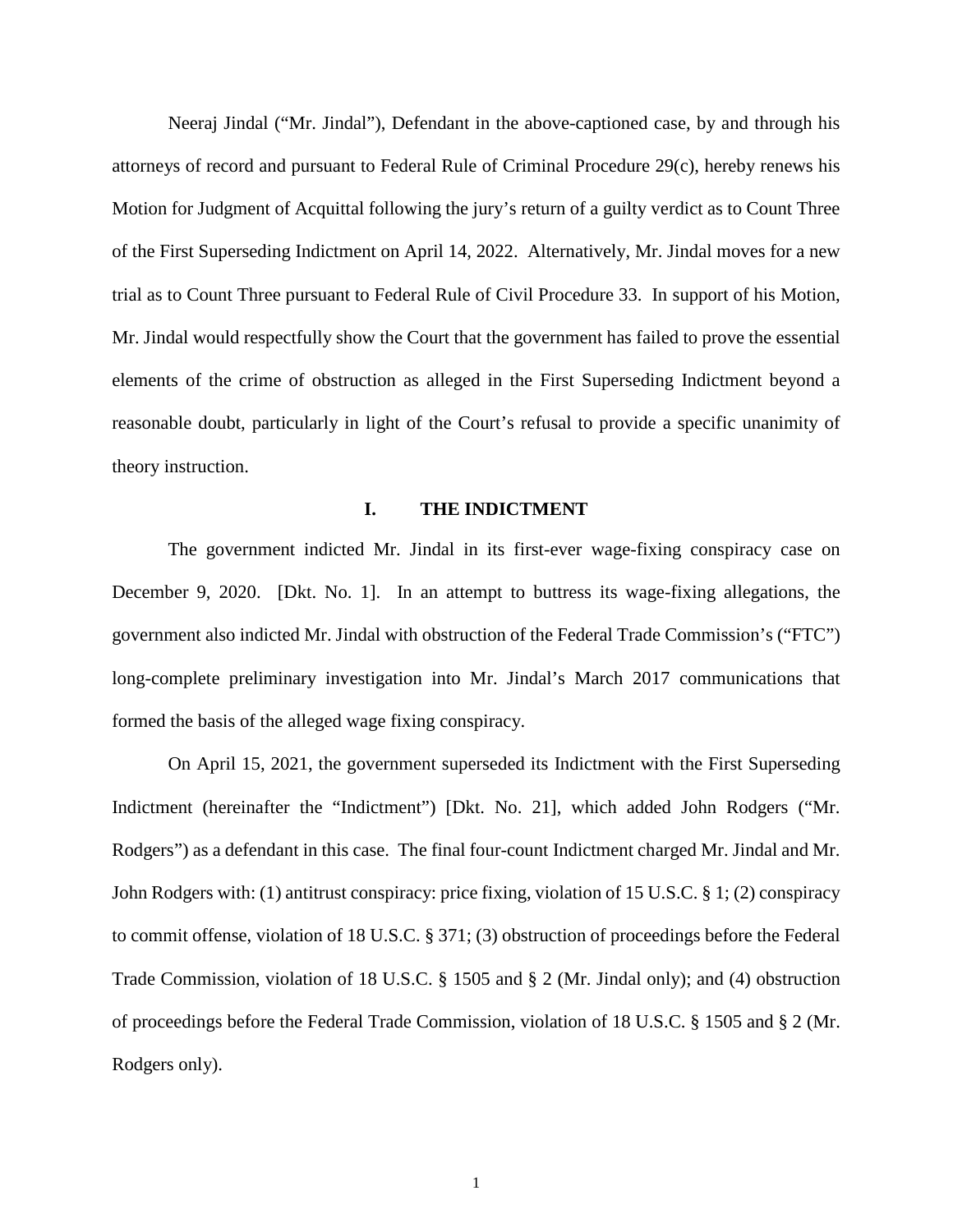On April 14, 2022, following an eight-day trial, a jury acquitted the Defendants on Counts One, Two, and Four. In so doing, the jury concluded that the government failed to prove that the Defendants engaged in a conspiracy to fix wages or obstruct the FTC's 2017 investigation, as alleged in the Indictment. However, the jury returned a guilty verdict against Mr. Jindal on Count Three. Therefore, this motion for acquittal focuses only on Count Three of the Indictment.

Count Three charges Mr. Jindal with violating 18 U.S.C. § 1505 by obstructing proceedings pending before the Federal Trade Commission ("FTC"). Although the Indictment focuses primarily on Counts One and Two, it generally alleges, in support of Count Three, that Mr. Jindal "corruptly endeavored to influence, obstruct, and impede" the FTC's preliminary investigation into the now-dismissed wage fixing allegations (which form the basis of Count One) "in or around April 2017, and continuing at least through in or around October 2017." [Dkt. No. 21 ¶ 22]. The Indictment generally alleges that Mr. Jindal obstructed the FTC investigation in two ways:

> (a) . . . Jindal made false and misleading statements to the FTC, withheld and concealed information from the FTC, and made phone calls and sent text messages as part of his corrupt attempt to endeavor to influence, obstruct, and impede the FTC investigation; and

> (b) . . . Jindal aided and abetted another, specifically Rodgers, who corruptly endeavored to influence, obstruct, and impede the FTC investigation.

*Id* (emphasis added).

The Indictment goes on to allege that Mr. Jindal committed the foregoing violations through more than ten separate false or misleading statements, acts, and/or omissions to the FTC, including, but not limited to:

1. Sending an email to the FTC in which he stated that he decided to make "rate cuts to some of [his] therapists based on a collective agreement with [his] office team";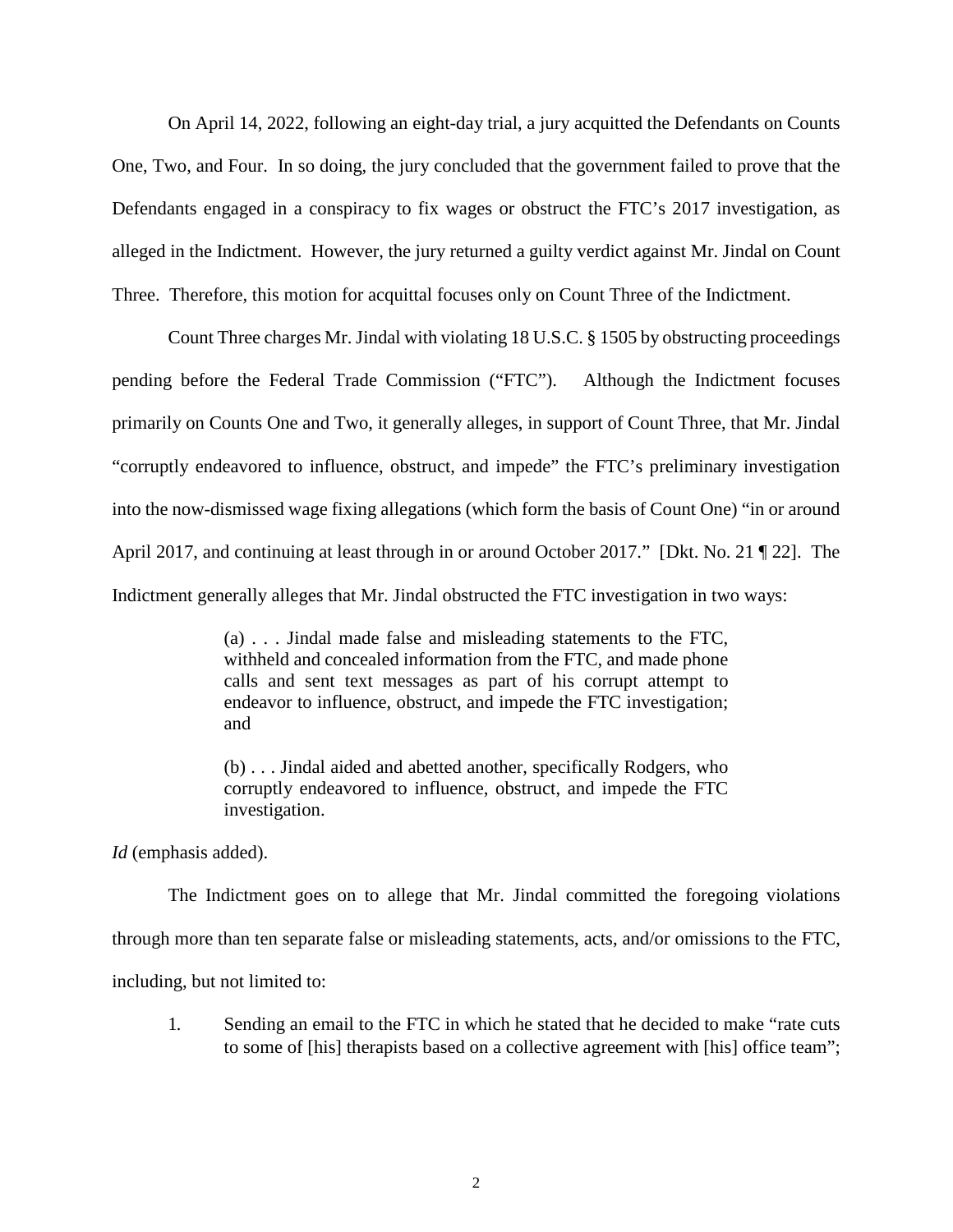- 2. Deleting communications between himself, Mr. Rodgers, and the owners of other therapy staffing companies;
- 3. Informing the FTC that "[n]o letters, emails, or phone calls ever took place on conducting any rate changes together or collectively as a contractive company";
- 4. Withholding and concealing that he communicated with other therapy staffing company owners regarding pay rates;
- 5. Testifying to the FTC that he did not know the pay rates of other therapy staffing companies;
- 6. Providing the FTC with an incomplete list of "potential competitors" of Integrity;
- 7. Sending an email to the FTC in which he asserted, "I will give you any info you need to prove that nothing at all is done collectively with any counterparts";
- 8. Testifying to the FTC that he had "no idea" why he wrote to competing therapist staffing companies that he had Your Therapy Source ("YTS") "on board";
- 9. Testifying to the FTC that he did not discuss with Mr. Rodgers whether YTS would lower its pay rates; and
- 10. Withholding and concealing information that contradicts the assertions set forth above.

### **II. THE GOVERNMENT'S CASE**

As the Court is aware, Mr. Jindal owned a physical therapy staffing company called Integrity Home Therapy ("Integrity") from 2013 to 2017. Mr. Jindal purchased Integrity from Mr. Rodgers, who continued working with Integrity as a physical therapist and Clinical Director following the sale.

The evidence at trial (including certain joint stipulations between the parties) established that, in April 2017, the FTC began a preliminary investigation into text messages that Mr. Jindal and Mr. Rodgers exchanged with competitors of Integrity in March 2017. The evidence further established that Mr. Jindal was aware of the FTC's investigation and, in connection therewith, provided voluminous documents and information to the FTC, both voluntarily and in response to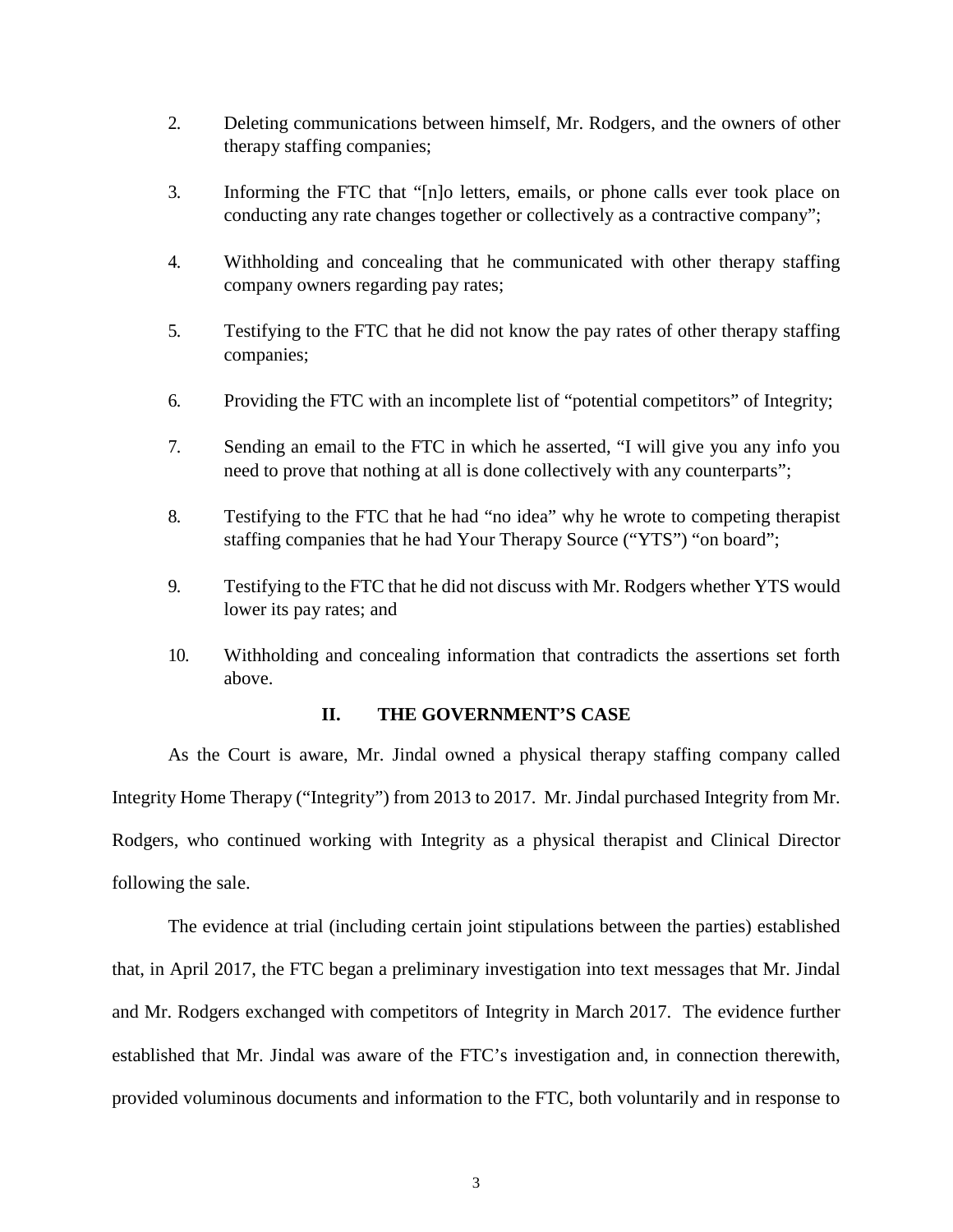a Civil Investigative Demand received on August 11, 2017. Mr. Jindal provided much of this information through voluntary email exchanges with Robert Canterman of the FTC Health Care Division's Bureau of Competition over the course of several months. Additionally, the FTC interviewed Mr. Jindal under oath for several hours as part of an investigative hearing on September 15, 2017.

Throughout the eight-day trial of this case, the government admitted several lengthy email threads exchanged between Mr. Jindal and the FTC, as well as the entire 254-page transcript of Mr. Jindal's FTC testimony. The government also admitted more than twenty emails between Mr. Jindal's former counsel, who Mr. Jindal retained midway through the FTC investigation, and the FTC. In sum, the government introduced over 300 pages of statements and approximately six hours of testimony that Mr. Jindal provided in cooperation with the FTC's investigation from April to September 2017 – much of which the government characterized as intentionally false or misleading throughout the trial.

The government also called Special Agent Jeffrey Pollack to testify about the statements and representations that Mr. Jindal made to the  $FTC<sup>1</sup>$  Through his testimony, Special Agent Pollack generally summarized the emails and testimony set forth above. Special Agent Pollack even prepared, and the government admitted into evidence, what government's counsel described to the jury as "a summary of [Mr. Jindal's] obstructive conduct." The summary included 63 pages of statements Mr. Jindal made to the FTC, including, but not limited to the following:

<sup>&</sup>lt;sup>1</sup> Although Special Agent Pollack was not involved in the FTC investigation, he testified that he reviewed portions of the FTC's investigation file in connection with his investigation into this subsequent criminal case.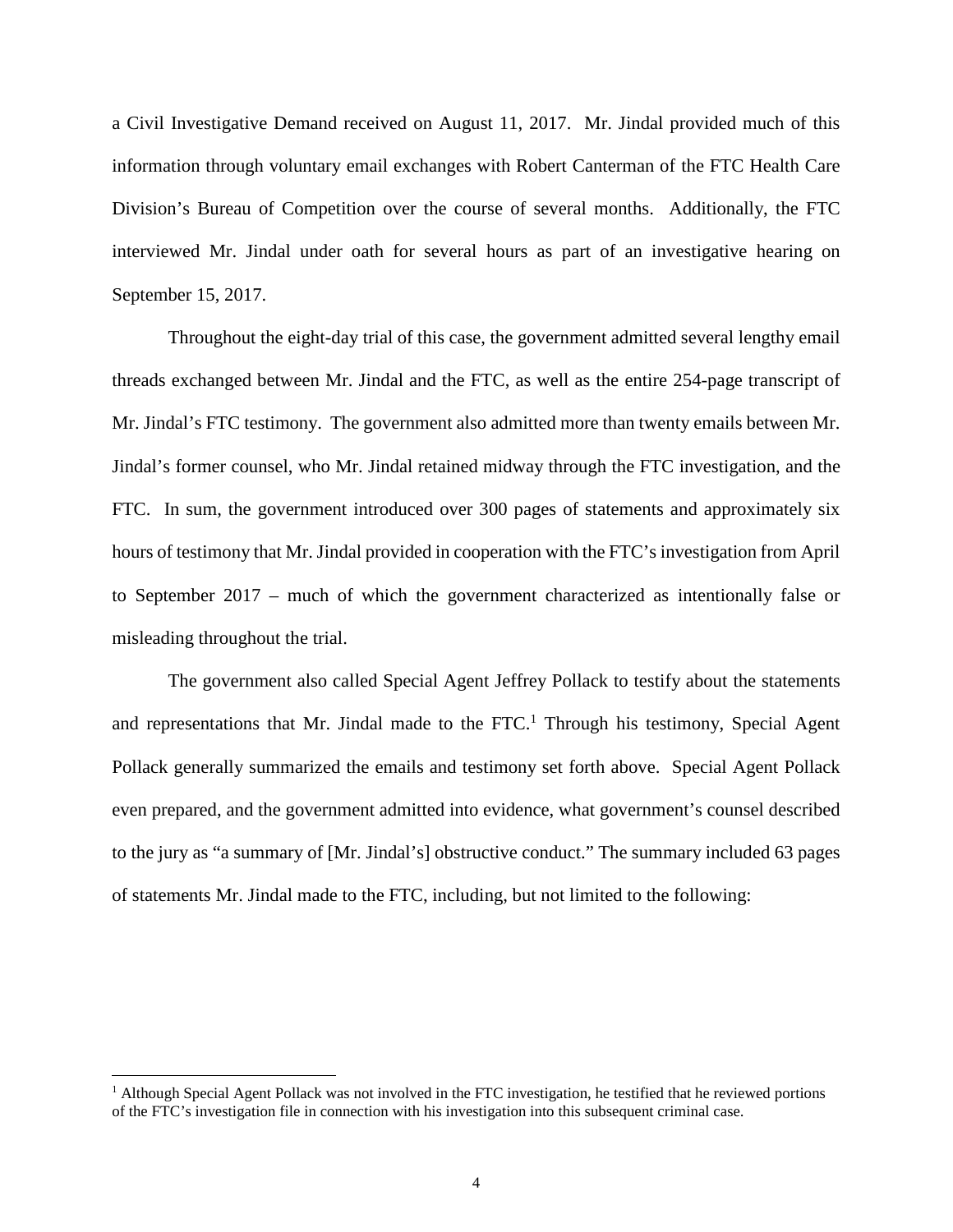| 11 | Q. What about with home health agencies, |
|----|------------------------------------------|
| 12 | how did you communicate with them?       |
| 13 | A. Mainly phone.                         |
| 14 | Q. And with other therapist staffing     |
| 15 | companies?                               |
| 16 | A. Not a lot of communication, but if I  |
| 17 | did it would be, I mean, I guess text.   |

\*\*\*

| 19 | Q. Did you delete any documents               |
|----|-----------------------------------------------|
| 20 | responsive to the CID or to the access letter |
| 21 | following receipt of the access letter?       |
| 22 | A. No.                                        |

\*\*\*

| 18 | Q. Would it have just been PTA rates or |
|----|-----------------------------------------|
| 19 | other rates?                            |
| 20 | A. No. I think just PTA rates.          |

\*\*\*

| $\Delta$ | Q. Do you know if John Rodgers did tell     |
|----------|---------------------------------------------|
| -5       | Sheri about rate changes at Integrity after |
| -6       | they had been implemented?                  |
|          | A. I don't know that answer.                |

Gov. Ex. 203.

Although several of the statements were *not* included in the Indictment as a basis for Count Three, Special Agent Pollack testified that all of Mr. Jindal's statements to the FTC included in Government's Exhibit 203 were false, misleading, or "obstructive" – thus suggesting they could form the basis for the jury's verdict as to Count Three. Tr. 1229:7-9.

Special Agent Pollack also testified about the number of phone calls and text messages between Mr. Jindal and Mr. Rodgers, as reflected in their phone records, although Special Agent Pollack had no personal knowledge of the substance of any such communications. *See* Gov. Exs.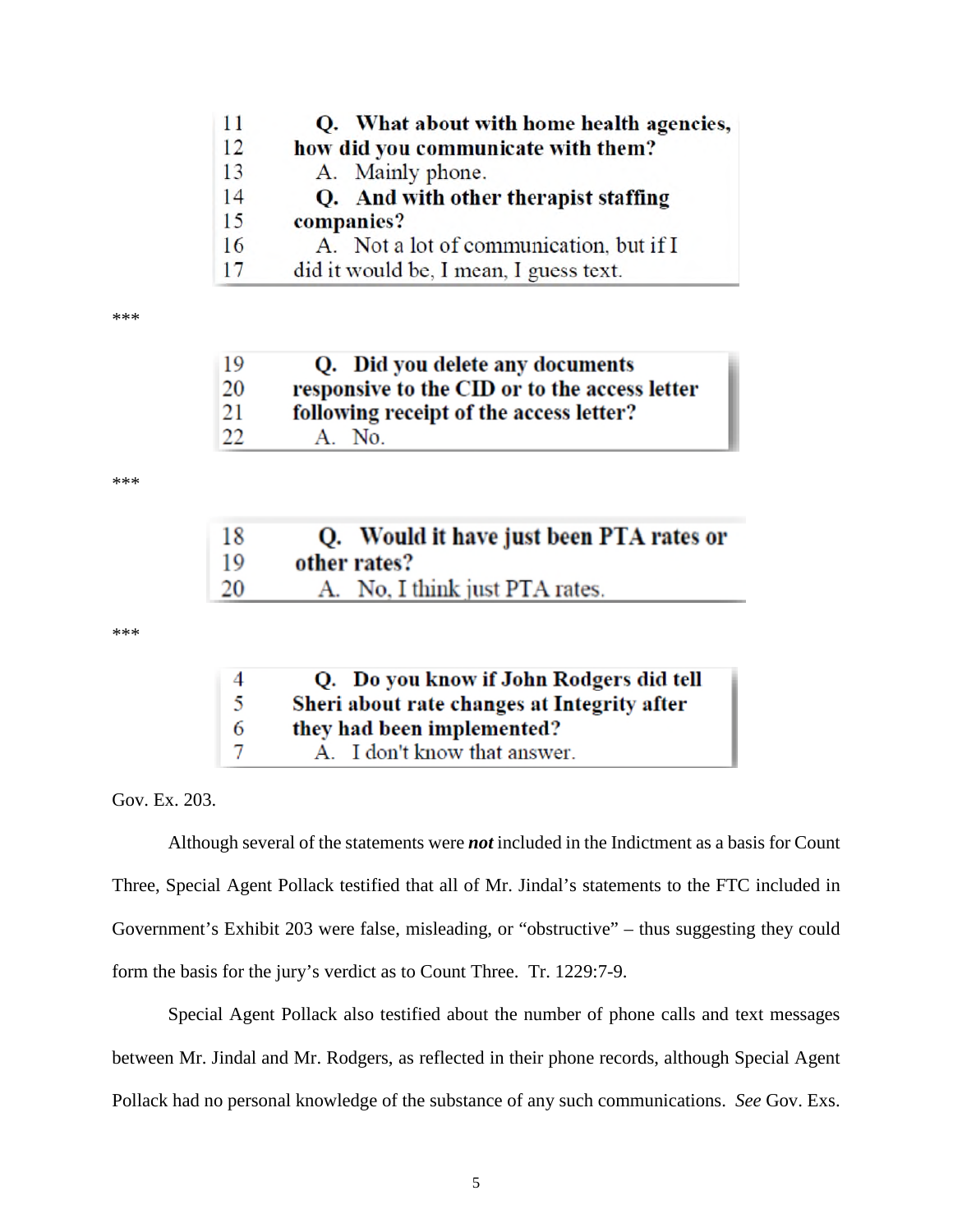200-201. Nonetheless, Special Agent Pollack testified to the jury – and the government reiterated in its closing arguments – that the phone records and other evidence established that Mr. Jindal intentionally deleted text messages in an attempt to obstruct the FTC's investigation. Special Agent Pollack also suggested that Mr. Jindal sought to influence Mr. Rodger's FTC testimony when he sent Mr. Rodgers a text message during his FTC interview. However, Special Agent Pollack again admitted on cross-examination that he had no way of knowing what Mr. Jindal's text message said – instead, he and the government asked the jury to speculate as to the contents of Mr. Jindal's text message, which could "possibly" have pertained to the FTC investigation.

|            | $11:32:37$ 6 Q. And by the way, do you remember a series of questions |
|------------|-----------------------------------------------------------------------|
| 11:32:40 7 | that Mr. Lunder asked you on redirect where he said you               |
| 11:32:42 8 | don't know what the content of this message is but the                |
|            | 11:32:45 9 content could have been call me?                           |
|            | 11:32:48 10 A. Yes, I do recall that.                                 |
|            | 11:32:49 11 Q. And you answered "It's possible," right?               |
|            | 11:32:51 12 A. It's a possibility.                                    |
|            | 11:32:52 13 Q. And the content could have been you just won the       |
|            | 11:32:55 14 lottery, couldn't it?                                     |
|            | 11:32:56 15 A. Sure.                                                  |
|            | $\frac{1}{11,32.56}$ 16 Q. It could have been anything.               |
|            | 11:32:59 17 A. Correct.                                               |
|            |                                                                       |

Tr. 1521:6-17.

The government also painted several of Mr. Jindal's statements to the FTC as false or misleading through its cross-examination of his wife, Kajal Jindal, despite such statements not being included as a basis for Count Three in the Indictment. For example, the government used Mrs. Jindal's cross-examination to suggest to the jury that Mr. Jindal testified falsely to the FTC about Mrs. Jindal's role at Integrity: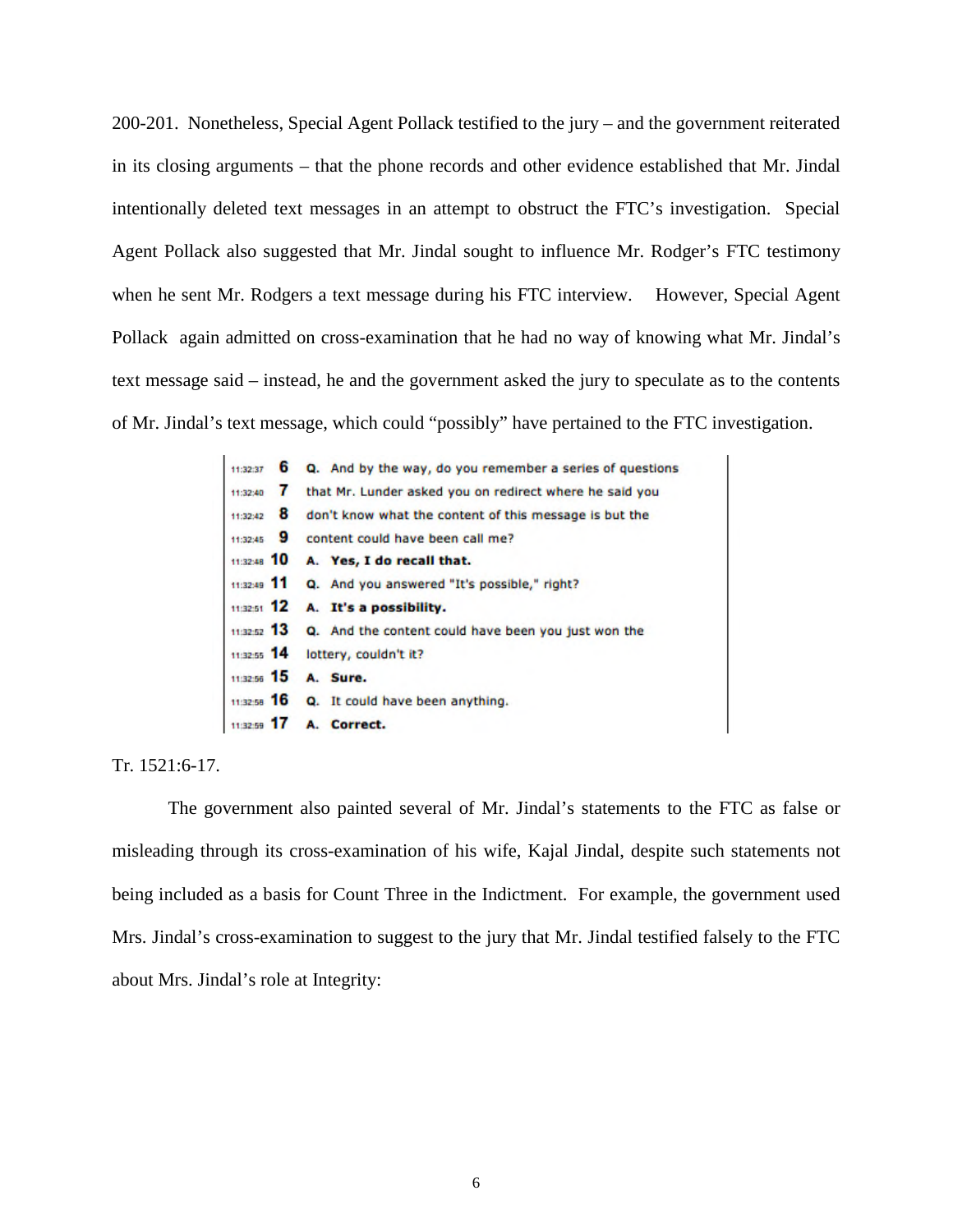| 17 | Mrs. Jindal, did you have any role in the company other<br>Q. |
|----|---------------------------------------------------------------|
| 18 | than answering questions regarding clinical care and          |
| 19 | providing specific care for the patient as a PT?              |
| 20 | Sorry. Say that one more time. Any role besides -<br>А.       |
| 21 | Q. Did you have any role in the company other than            |
| 22 | answering questions regarding clinical care and providing     |
| 23 | specific care for the patient as a PT?                        |
| 24 | A. I felt like I did, yes.                                    |
| 25 | MR. RENDELL: Let's zoom in on 52, lines 6 through             |
|    |                                                               |
| 1  | 12, please.                                                   |
| 2  | BY MR. RENDELL:                                               |
| 3  | Q. Here the FTC asked your husband, "Does she have any        |
| 4  | role in the company other than answering questions            |
| 5  | regarding clinical care or providing specific care for the    |
| 6  | patient as a PT?"                                             |
| 7  | And he answered, under oath, "No. She is mainly               |
| 8  | there to help with clinical questions that I would not be     |
| 9  | able to answer."                                              |
| 10 | Did I read that correctly?                                    |
| 11 | You did.<br>Α.                                                |

### Tr. 1903:17 – 1904:11.

In sum, to support its obstruction charge against Mr. Jindal, the government presented the jury with a "grab bag" of dozens, if not hundreds, of statements and omissions that Mr. Jindal allegedly made to the FTC throughout its months-long investigation into this matter – leaving each of the twelve jurors to parse through over 300 pages of emails and testimony to determine which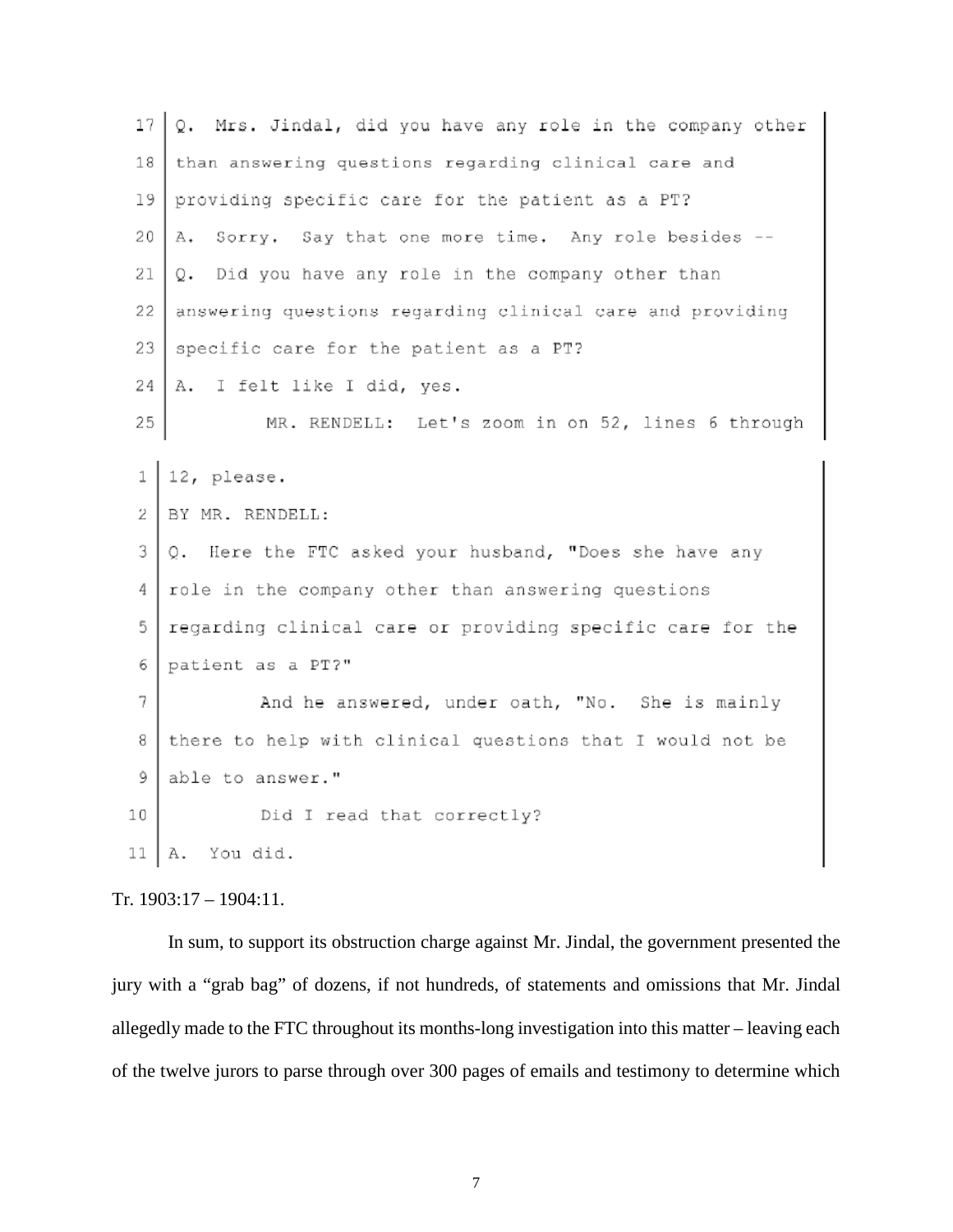statement or omission he or she construed as intentionally false or misleading. Because the government presented the jury with well over twelve such statements or omissions through the Indictment, trial testimony, and exhibits, it is possible that each juror ultimately based his or her verdict on a different statement or omission that Mr. Jindal made to the FTC, or through which he aided and abetted another's obstruction, thus violating Mr. Jindal's right to a unanimous jury verdict as to Count Three.

### **III. THE JURY INSTRUCTIONS**

As explained in the Court's instructions on Count Three, Section 1505 "makes it a crime for anyone to corruptly endeavor to influence, obstruct, or impede the due and proper administration of the law under which any proceeding is being had before any department or agency of the United States." Instr. [Dkt. 111]; *see also* 18 U.S.C. § 1505. The Court's further instructions on the elements of Count Three were as follows:

> For you to find a defendant guilty of the crime charged in [Count Three] under the first means described for committing the crime, you must be convinced that the government has proved each of the following beyond a reasonable doubt:

> *First*: That there was a proceeding pending before any department of agency of the United States;

*Second:* That the defendant knew of the pending proceeding;

*Third:* That the defendant endeavored to influence, obstruct, or impede the due and proper administration of law in that proceeding; and

*Four*: That the defendant's acts were done "corruptly." That is, the defendant acted with an improper purpose, personally or by influencing another, including *making a false or misleading statement, or withholding, concealing, altering, or destroying a document or other information.* 

 It is not necessary to show that the defendant was successful in achieving the forbidden objective, only that the defendant corruptly tried to achieve it in a manner in which the defendant knew was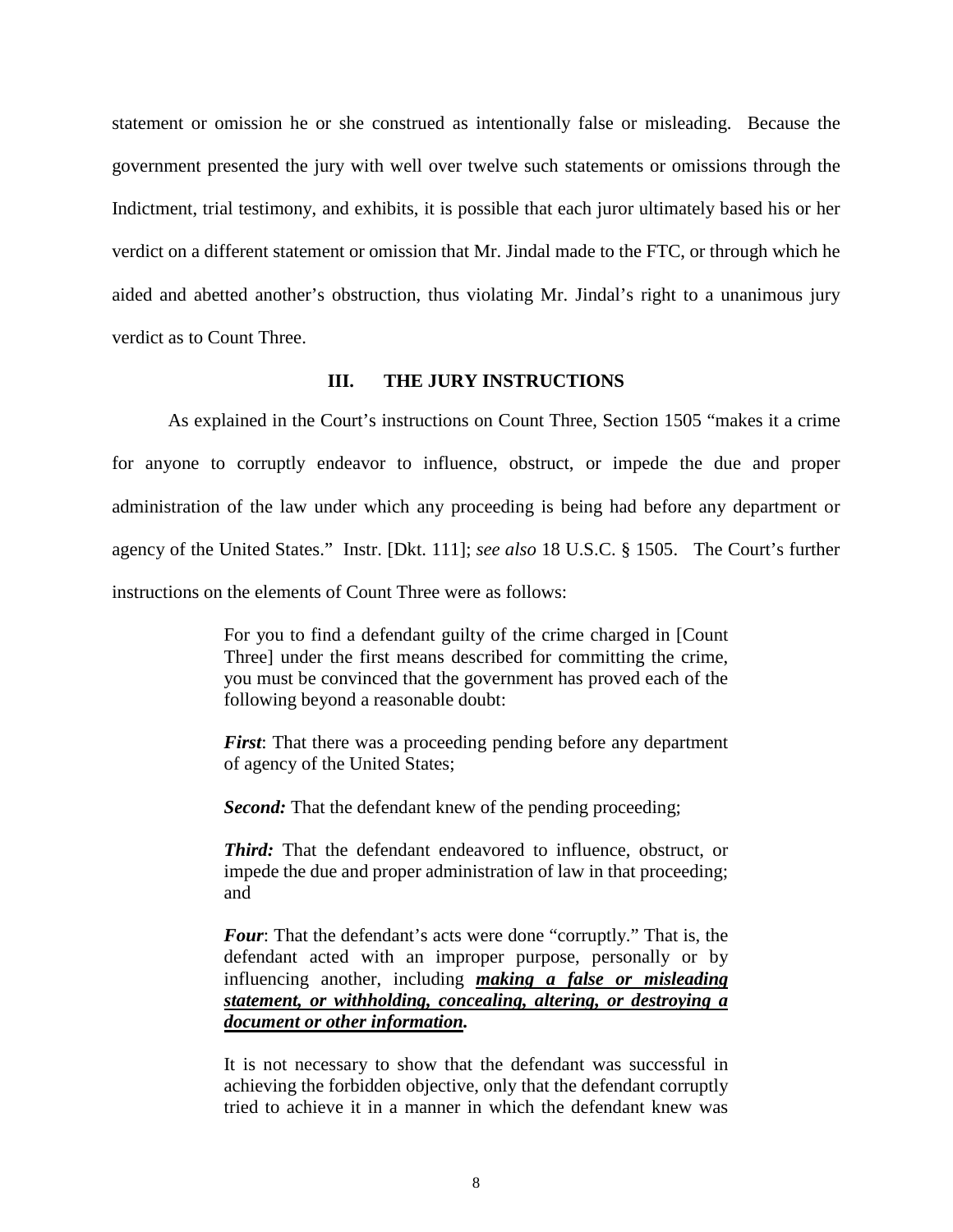likely to influence, obstruct, or impede the due and proper administration of the law due to the natural and probably effect of the defendant's actions.

Instr. [Dkt. 111] at pp. 29-30 (emphasis added). Because the Indictment did not charge Mr. Jindal

with attempt, the third and fourth elements required the government to prove beyond a reasonable

doubt that Mr. Jindal actually committed a corrupt act or made a false or misleading statement

intended to influence, obstruct, or impede the FTC investigation.

Additionally, with regards to the aiding and abetting theory of Count Three, the Court

instructed the jury that it must find the following beyond a reasonable doubt:

*First:* That the offense of corruptly endeavoring to influence, obstruct, or impede the due and proper administration of the law under which any pending proceeding is being had before any department or agency of the United States was committed by the other defendant;

*Second:* That the defendant associated with the criminal venture;

*Third:* That the defendant purposefully participated in the criminal venture; and

*Fourth*: That the defendant sought by action to make the venture successful.

Instr. [Dkt. 111] at pp. 30-31.

The jury instructions and verdict form did not include reference to any particular false or misleading statements; withheld, concealed, altered or destroyed information; or any other corrupt acts alleged in the Indictment as a basis for Count Three. Indeed, The Court denied Defendants' requests for a unanimity of theory instruction as to Counts Three and Four, as well as Defendants' requests for a special verdict form, which would have required the jury to indicate which false or misleading statement or other corrupt act by Mr. Jindal the jury *unanimously* found to have violated 18 U.S.C. § 1505. Rather, the Court instructed the jurors that they may convict Mr. Jindal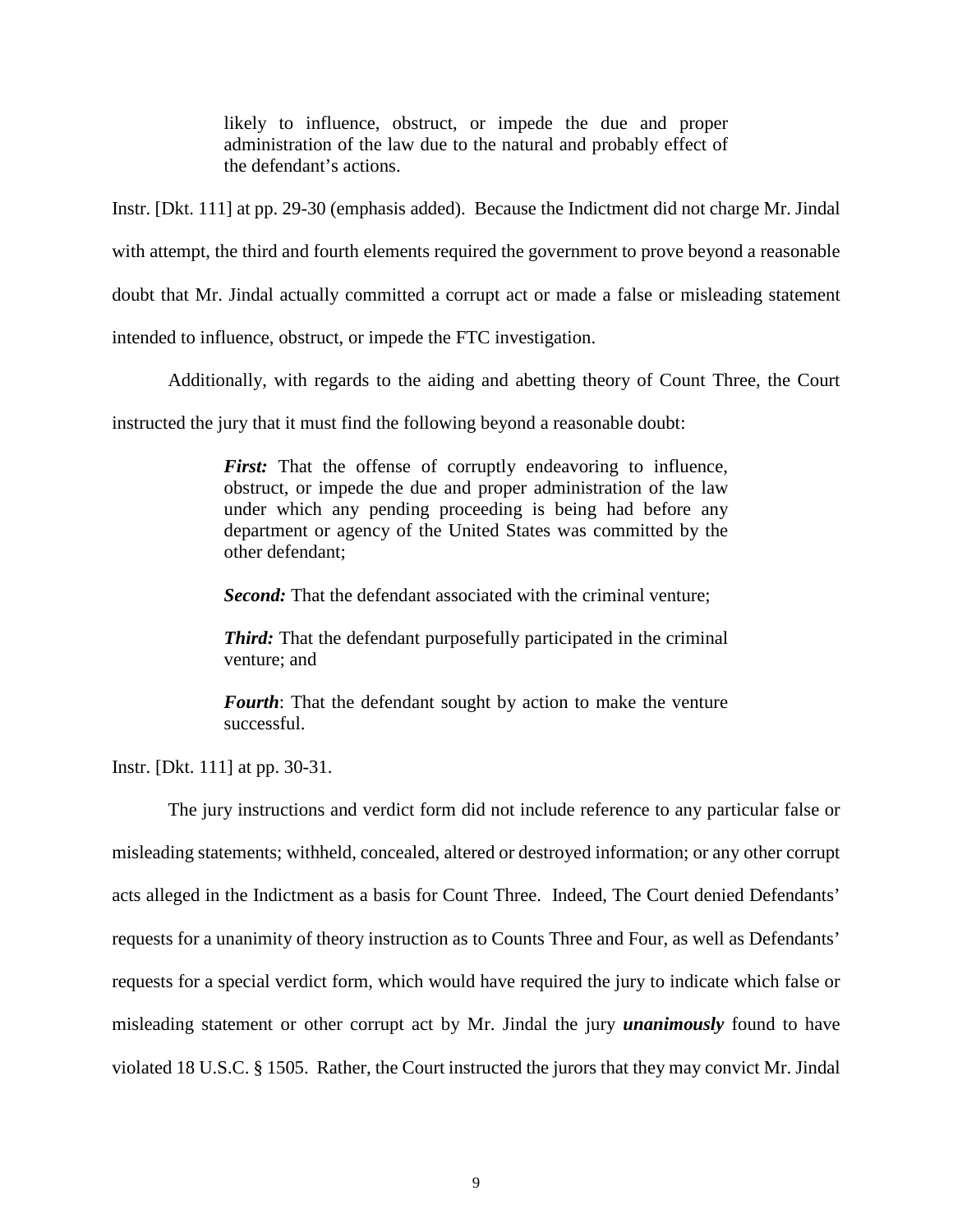on Count Three so long as they find that he violated 18 U.S.C. § 1505 by *either* of the means alleged by the government (*i.e.,* directly obstructing or aiding and abetting another in obstructing the FTC investigation). Unlike the specific unanimity instruction provided for Count Two, the Court did not instruct the jury that it must unanimously agree on the facts or elements underlying Count Three.

As a result, the jury was not required to be unanimous as to one or more statements, omissions, or acts upon which their verdict for Count Three rested. Although the jury was instructed that all twelve members had to agree Mr. Jindal obstructed the FTC investigation in order to return a guilty verdict, the instructions left jurors free to reach a guilty verdict by each relying upon wholly different statements, omissions, or acts that Mr. Jindal took throughout the FTC's months' long investigation.

#### **IV. STANDARD OF REVIEW**

#### **A. The Rule 29 Standard**

In evaluating whether the evidence produced at trial was sufficient to support a conviction as to a certain count, the standard of review is whether a rational jury, viewing the evidence in the light most favorable to the prosecution, could have unanimously found the essential elements of the offense to be satisfied beyond a reasonable doubt. *See, e.g., United States v. Rivera*, 295 F.3d 461, 466 (5th Cir. 2002); *United States v. Miles*, 360 F.3d 472, 478, 483 (5th Cir. 2004) (vacating a jury conviction when "a rational jury could not find" an essential element of the crime"). Nevertheless, "a verdict may not rest on mere suspicion, speculation, or conjecture, or on an overly attenuated piling of inference on inference." *United States v. Ganji*, 880 F.3d 760, 767 (5th Cir. 2018) (citing *United States v. Pettigrew*, 77 F.3d 1500, 1521 (5th Cir. 1996)). Although the jury may make factually based inferences, "a conviction cannot rest on an unwarranted inference, the determination of which is a matter of law." *United States v. Fitzharris*, 633 F.2d 416, 422 (5th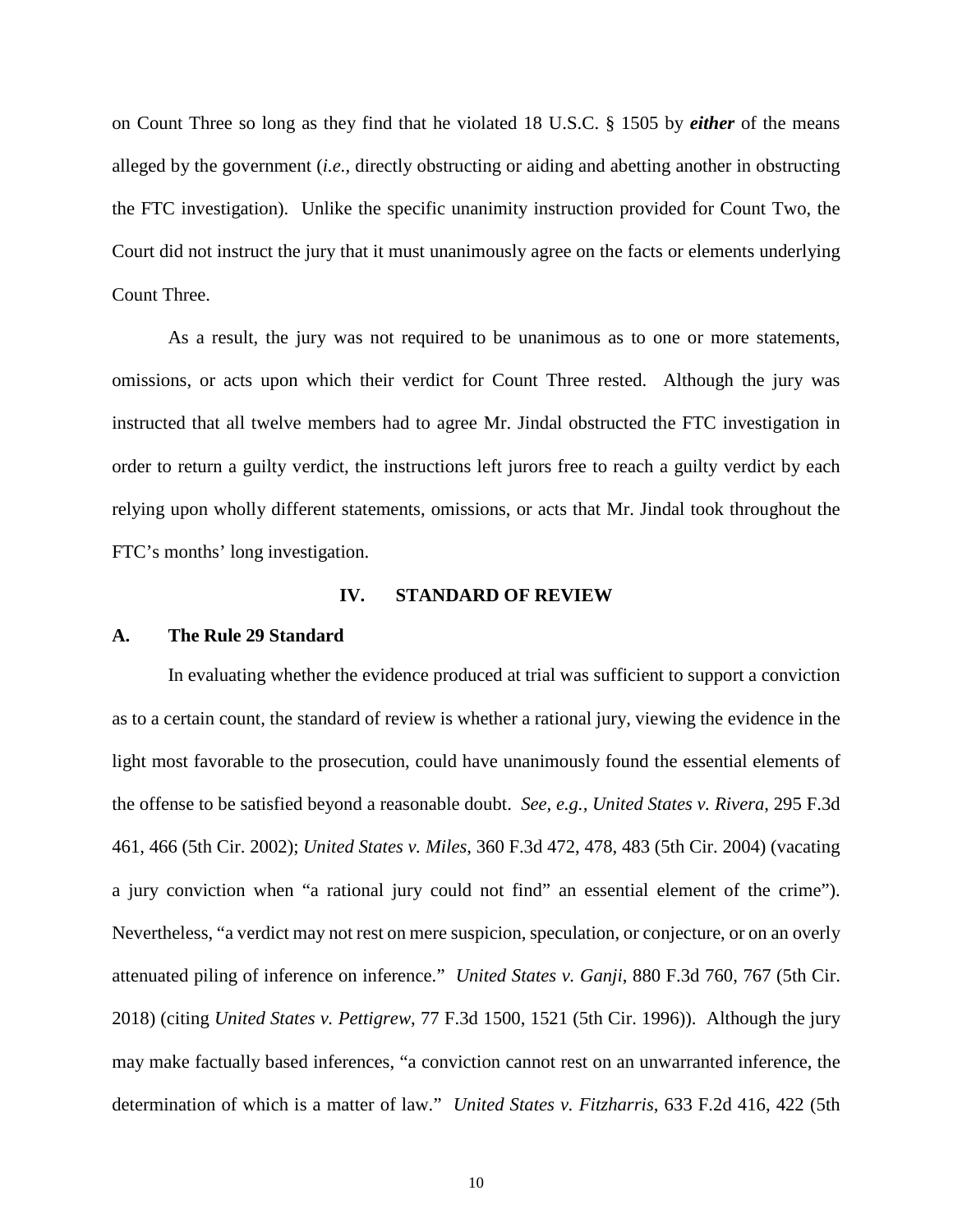Cir. 1980). Where the government relies on circumstantial evidence, the inferences drawn therefrom must be reasonable and not speculative. *United States v. Charles*, 313 F.3d 1278, 1284 (11th Cir. 2002); *see also Van Liew v. United States*, 321 F.2d 674, 679 (5th Cir. 1963) (In acquitting on perjury charge, Fifth Circuit holds that the "Government's proof must be by substantial evidence excluding to the satisfaction of the jury every other hypothesis than that the Defendant in testifying as he did purposefully misstated the fact knowing it to be false and untrue.").

#### **B. The Rule 33 Standard**

If a district court grants a judgment of acquittal, it "must also conditionally determine whether any motion for a new trial should be granted if the judgment of acquittal is later vacated or reversed." Fed. R. Crim. P. 29(d)(1) (emphasis added).

Under Rule 33, which governs motions for a new trial, a district court possesses a power to scrutinize and set aside a jury verdict much broader than the Rule 29 power to grant a motion for judgment of acquittal. *United States v. Kellington*, 217 F.3d 1084, 1097 (9th Cir. 2000). Unlike under Rule 29, a trial court deciding a Rule 33 motion is not "obliged to view the evidence in the light most favorable to the verdict, and it is free to weigh the evidence and evaluate for itself the credibility of the witnesses." *Id*. If the court determines after weighing the evidence that "the evidence preponderates sufficiently heavily against the verdict that a serious miscarriage of justice may have occurred, it may set aside the verdict, and submit the issues for determination by another jury." *Id*. (quoting *United States v. Lincoln*, 630 F.2d 1313, 1319 (8th Cir. 1980)).

A "court of appeals will only rarely reverse a district judge's grant of a defendant's motion for a new trial, and then only in egregious cases." *United States v. Alston*, 974 F.2d 1206, 1211- 1212 (9th Cir. 1992). In *Kellington*, the court affirmed the district court's grant of a new trial, deferring to the trial judge's "evaluation of the testimony at trial (especially [the defendant's)" and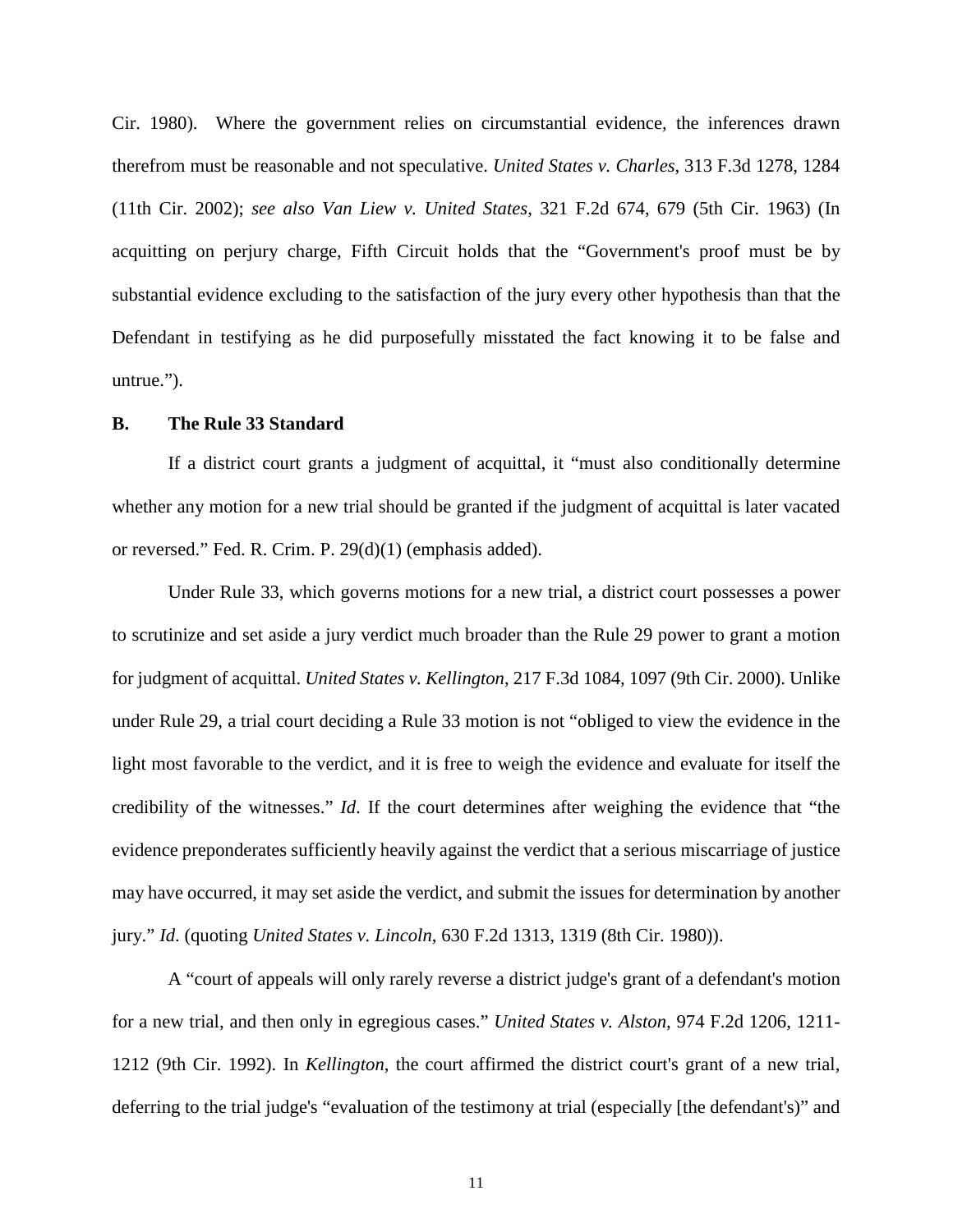its determination that "there was no direct evidence of [the defendant's] mental state." 217 F.3d at 1099, 1101. Similarly, in *Alston*, the Ninth Circuit noted that "[a]lthough the jury apparently chose to believe the government's version of events, a reasonable trier of fact could have come out the other way" in light of the fact that "[t]he [defendants] offered alternative explanations for almost everything the government presented." 974 F.2d at 1212-13. The Court deferred to the district judge's "determin[ation] that the evidence weighed heavily against the verdict" with regard to the requisite *mens rea* for the charged conspiracy. *Id*. at 1213.

When a trial judge concludes that the evidence was insufficient to convict as a matter of law, that same judge must necessarily conclude that "the evidence preponderates sufficiently heavily against the verdict that a serious miscarriage of justice may have occurred." *Id.* at 1212. For all the reasons why Mr. Jindal is entitled to acquittal under Rule 29, he is alternatively entitled to a new trial under Rule 33. Thus, the Court should enter a conditional order for a new trial under Rule 33 as well as a directed verdict under Rule 29.

# **V. ARGUMENT AND AUTHORITIES**

# **A. The Jury Must Unanimously Agree Upon Each Element Through Which the Government Established Mr. Jindal Committed Count Three, as Charged in the Indictment.**

There is no general requirement of jury unanimity "on the preliminary factual issues which underlie the verdict." *Schad v. Arizona*, 501 U.S. 624, 632 (1991). However, in certain types of cases, particularly cases involving multiple instances of an alleged offense, a specific unanimity instruction is necessary to prevent a violation of a defendant's Sixth Amendment constitutional right to a unanimous jury verdict. *See also* FED. R. CRIM. P. 31(a) (requiring unanimous verdict). This specific unanimity instruction is warranted "when there is a genuine risk of juror confusion or [a risk] that a conviction could result from different jurors having concluded that the defendant committed quite different acts within those of a prescribed set or among multiple means of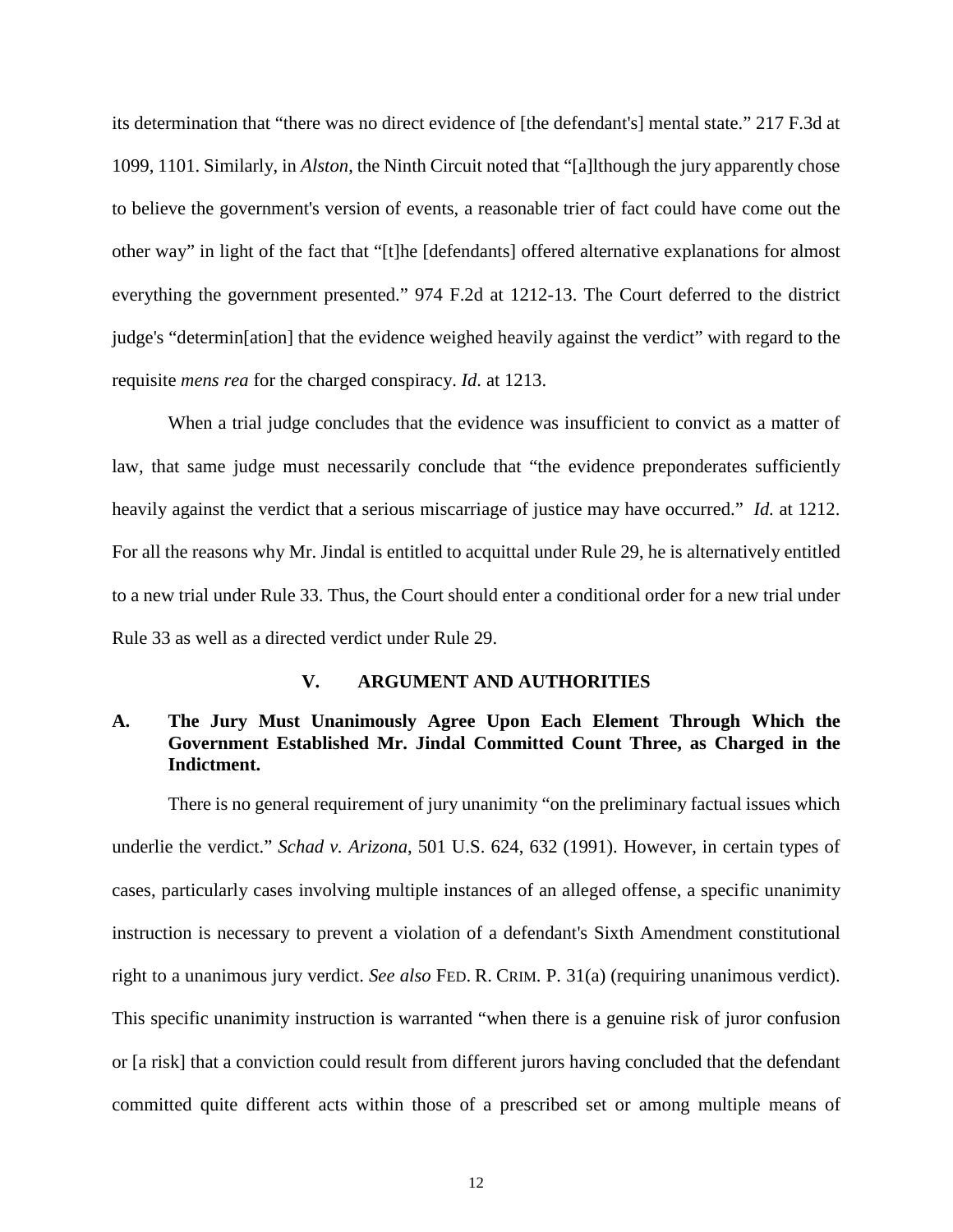violating a statute." *United States v. Tipton*, 90 F.3d 861, 885 (4th Cir. 1996); *see also United States v. Creech*, 408 F.3d 264, 268 (5th Cir. 2005); *United States v. Holley*, 942 F.2d 916 (5th Cir. 1991); *United States v. Meshack*, 225 F.3d 556, 579–80 (5th Cir. 2000); *United States v. Villegas*, 494 F.3d 513, 515–16 (5th Cir. 2007); *United States v. Moreno*, 227 F. App'x 361, 362– 63 (5th Cir. 2007); *United States v. Lyons*, 472 F.3d 1055, 1068 (9th Cir. 2007) (quoting *United States v. Kim*, 196 F.3d 1079, 1082 (9th Cir. 1999) (specific unanimity instruction required if there is "'genuine possibility of jury confusion or that a conviction may occur as the result of different jurors concluding that the defendant committed different acts'"); *United States v. Acosta*, C 11- 00182 CRB, 2012 WL 273709, at \*11 (N.D. Cal. Jan. 30, 2012).

Many of the cases where courts have found a specific unanimity instruction necessary deal with cases similar to the one at hand, wherein the government alleged multiple instances of false statements or perjury in a single indictment.<sup>2</sup> See, e.g., United States v. Bonds, 730 F.3d 890, 899 (9th Cir. 2013) ("The jury was instructed correctly that to convict [for obstruction of justice], it had to agree unanimously on which statement or statements qualified as intentionally evasive, false, or misleading."); *United States v. Sarihifard*, 155 F.3d 301, 310 (4th Cir. 1998) (stating, in the context of a perjury prosecution involving numerous allegedly false statements, that "[o]ften, a trial judge will have to provide a special unanimity instruction in order to prevent confusion"); *United States v. Fawley*, 137 F.3d 458, 470-72 (7th Cir. 1998) (reversing perjury conviction because proposed instruction that the jury must not convict unless each juror "agree<sup>[s]</sup>, unanimously, that one particular answer is false" properly reflects the law). While it is settled law that the jury need only find one of the alleged instances to be false, not all of the charged instances,

<sup>&</sup>lt;sup>2</sup> The analogy to perjury cases in which courts found specific unanimity theory instructions warranted is especially apt in this case, as the gravamen of the obstruction count against Mr. Jindal is his allegedly false testimony provided under oath to the FTC, and such testimony could just as easily form the basis of a perjury rather than obstruction charge.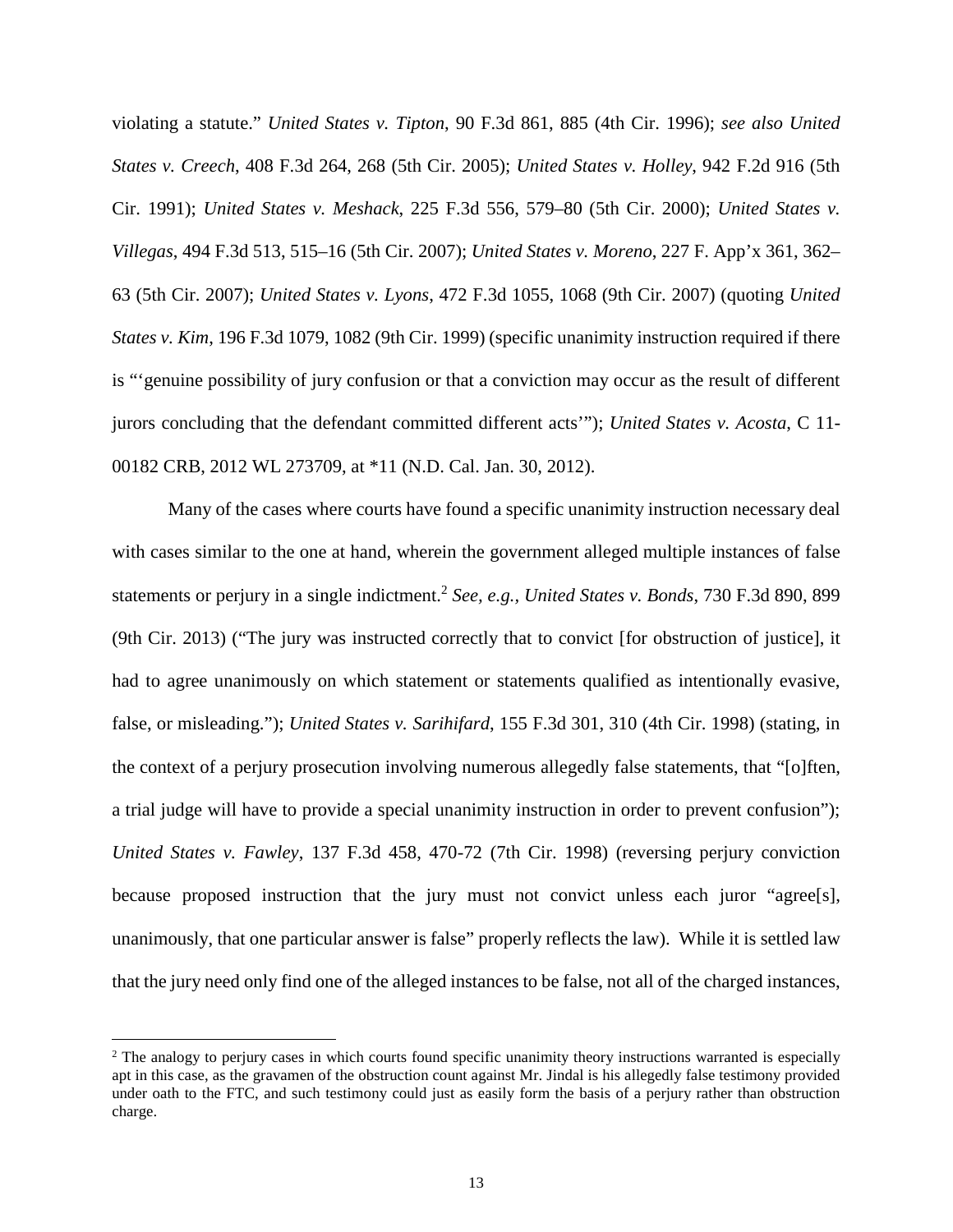the jury does need to unanimously agree upon the facts, including at least one false instance, to satisfy the constitutional requirement of a unanimous verdict. Specific unanimity instructions can solve a potential problem if all jurors unanimously agreed that at least one statement was false, but did not agree on the same statement.

In this case, there was a genuine possibility of jury confusion and that a conviction occurred despite disagreement as to which statements, omissions, or acts by Mr. Jindal were false or misleading, because the government urged that obstruction was committed on the basis of no fewer than ten different statements or omissions, as well as through Mr. Jindal's aiding and abetting of another. Because no specific unanimity instruction was given to the jury on Count Three, the Court has no way of knowing whether the jury agreed that all of the statements were false or just one of them, or if, for example, some jurors agreed that a particular statement set forth in Mr. Jindal's FTC testimony was false and the rest agreed that one of the many emails that Mr. Jindal or his former attorney sent to the FTC contained a misleading omission.

Because no specific unanimity instruction was given here (and there is insufficient evidence to support each and every theory the government alleged or presented to the jury in support of Count Three), the interests of justice require the Court to enter a judgment of acquittal or hold a new trial as to Count Three.

This issue is exacerbated by the fact that, as set forth above, the government alleged and characterized multiple statements and/or omissions by Mr. Jindal as "false," "misleading," and "obstructive" despite such statements and/or omissions not being included as a basis for Count Three of the Indictment. "[I]t has [long] been the rule that after an indictment has been returned its charges may not be broadened through amendment except by the grand jury itself." *Stirone v. United States*, 361 U.S. 212, 215-16 (1960). Because the Fifth Amendment guarantees the right to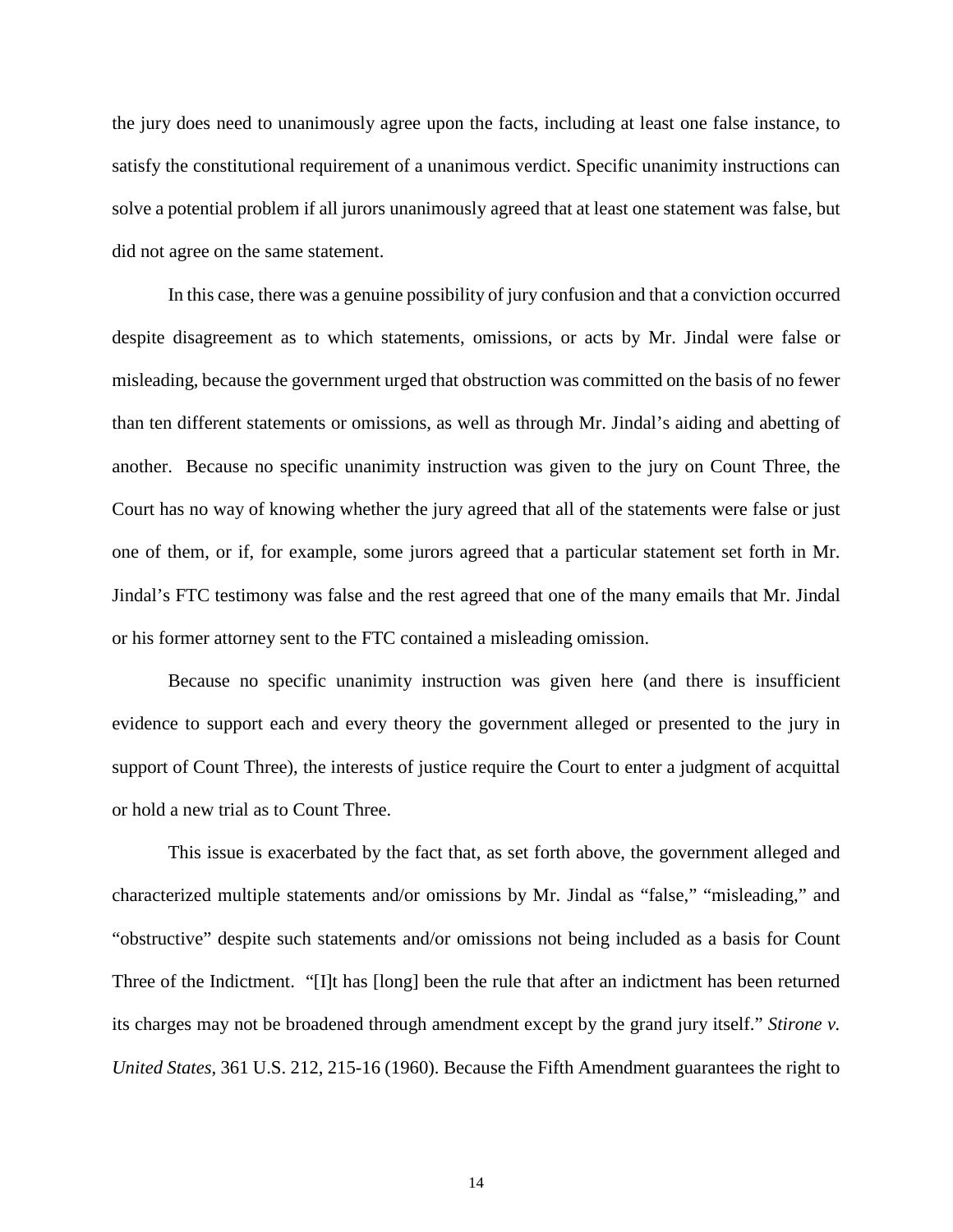indictment by grand jury, reversal is required where a jury instruction "constructively amended the indictment by permitting the defendant to be convicted for conduct not alleged" therein. *United States v. Ward*, 747 F.3d 1184, 1191 (9th Cir. 2014); *United States v. Floresca*, 38 F.3d 706, 710 (4th Cir. 1994).

As explained above, a corruptly made false or misleading statement, omission, or other act is a necessary element to Count Three. On the facts presented to the jury in this case, "we simply cannot know the basis for the [obstruction] conviction," which "might have been based on the conduct charged in the indictment," for example, the competition list Mr. Jindal provided to the FTC, "[b]ut could just as easily have been based on uncharged conduct," such as Mr. Jindal's alleged mischaracterization of Mrs. Jindal's role at Integrity during his FTC testimony, or his testimony that Integrity only discussed the rates of physical therapy assistants (and not, as the government argued, physical therapists) with its competitors. *Ward*, 747 F.3d at 1192 (citing *Stirone*, 361 U.S. at 217).

Accordingly, there is absolutely no question that different jurors could, and likely would, reach different conclusions as to what specific statement, omission, or act constitutes obstructive conduct in this matter, thereby undermining the requisite unanimity requirement. Because, based on the facts and instructions presented to the jury, we cannot guarantee that the jury *unanimously*  agreed upon a particular statement, omission, or other corrupt act *charged in the Indictment* as their basis for convicting Mr. Jindal on Count Three, a reversal of that conviction is necessary.

#### **B. The Government Failed to Prove the "Obstructive" Acts Alleged In the Indictment.**

As explained above, the government alleged dozens of "obstructive" acts, statements, and omissions to the FTC throughout their Indictment and case against Mr. Jindal. However, the government failed to produce sufficient evidence to support such allegations, any of which may have formed the basis of one or more of the jurors' verdicts on Count Three.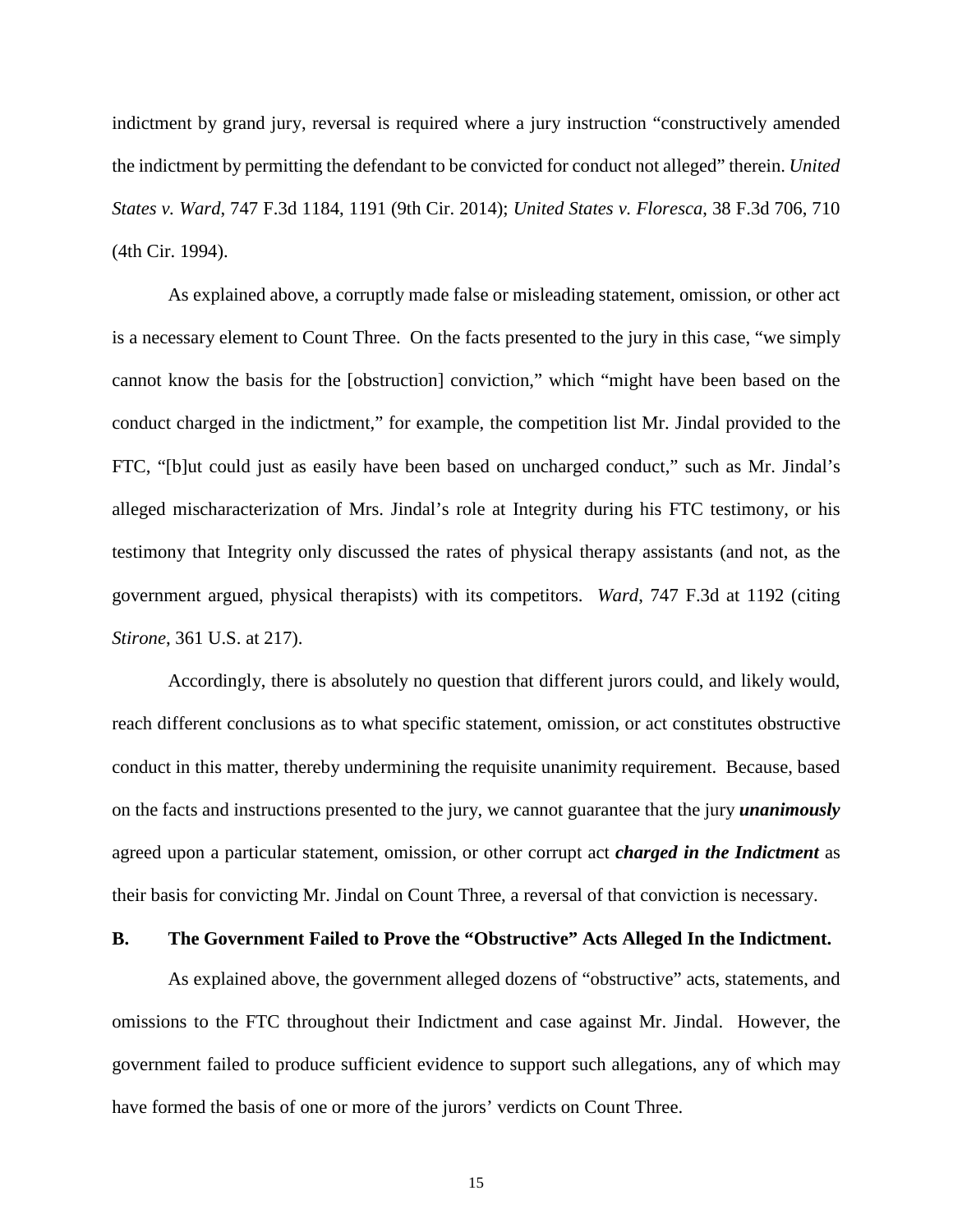1. There is insufficient evidence to establish that Mr. Jindal aided and abetted another individual's obstruction of the FTC investigation.

Perhaps most obviously, the government produced insufficient evidence to support its theory that Mr. Jindal "aided and abetted" Mr. Rodgers in obstructing the FTC investigation. Indeed, the government's case on this point was comprised solely of conjecture and speculation, as Special Agent Pollack admitted again and again on the witness stand. Nonetheless, the jury instruction on Obstruction of Proceedings Before the Federal Trade Commission merely states that the jurors may convict Mr. Jindal of Count Three so long as they find that he violated 18 U.S.C. § 1505 by *either* of the two primary means alleged by the government – *i.e.*, personally misleading the FTC through a false statement or other act or aiding and abetting another in misleading the FTC. Because the instruction does not require the jury's finding on this point to be unanimous, it is possible that one or more jurors rested their guilty verdict on the government's argument that Mr. Jindal aided and abetted Mr. Rodgers' attempted obstruction of the FTC by, among other things, sending him a text message during his FTC testimony – a theory that the government reiterated throughout trial and in closing arguments. However, this outcome is clearly not supported by sufficient evidence, as demonstrated by, among other things, Mr. Rodgers' acquittal on Count Four (*i.e.*, the obstruction charge against him).

2. There is insufficient evidence to establish Mr. Jindal lied to or misled the FTC in connection with several statements alleged in the Indictment.

Additionally, the government provided insufficient evidence to support all of the statements, acts, or omissions it alleges that Mr. Jindal perpetrated directly in order to obstruct the FTC investigation. For example, the government alleged in its Indictment and at trial that Mr. Jindal lied to the FTC when he testified that he "decided to administer rate cuts to some of [Integrity's] therapists based on a collective agreement with [his] office team." Gov. Ex. 203. However, the evidence presented at trial actually *supports* Mr. Jindal's testimony and, in any case,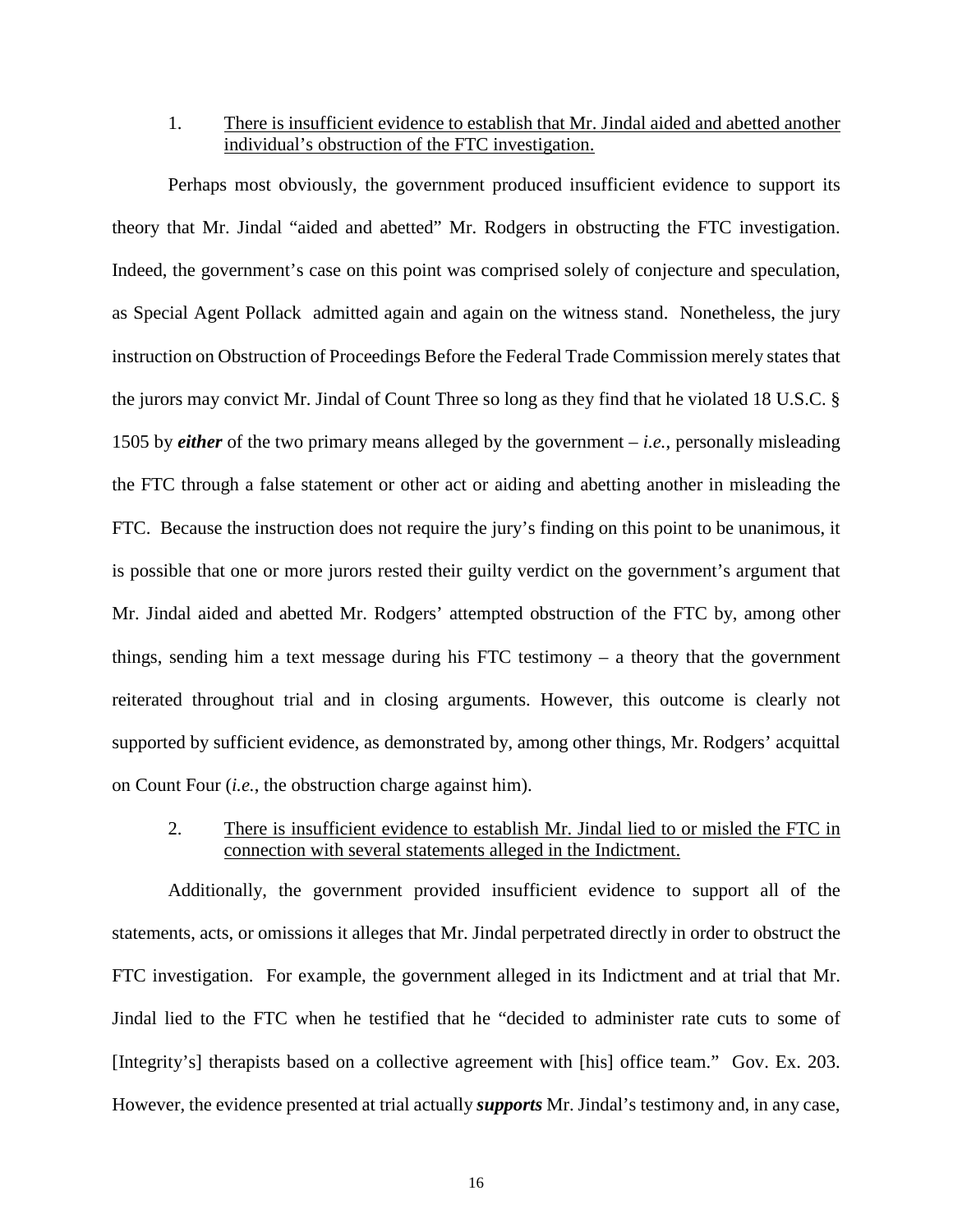is insufficient for a jury to unanimously find beyond a reasonable doubt that Mr. Jindal intentionally lied to or misled the FTC when he made this statement.

The evidence presented at trial clearly establishes that Mr. Jindal, Mrs. Jindal, Mr. Rodgers, and Angie Sudduth ("Ms. Sudduth") comprised Integrity's so-called "office team." The evidence also established that Mr. Jindal sought the input of each of the three other members of Integrity's office team when deciding to cut certain therapists rates in March 2017. Indeed, Government's Exhibit 89 is one of the emails through which Mr. Jindal solicits such input: $3$ 

To: "Kajal" <kajal@integrityhometherapy.com>, "John Rodgers" <john@integrityhometherapy.com>, <info@integrityhometherapy.com> Subject: FW: Items requested

Attachment: {50337923-ff87-428f-8109-0f01048afbcc}\_HHL16014.2 special-issue WEB.pdf

I will have something ready by tonight for you to read as we roll out info to our staff. I have identified what therapists we need to target first for the reduction in rates. Of course I want all three of you to give feedback.

Although Ms. Sudduth testified that, at the time of trial, she did not recall receiving government's Exhibit 89, there is no evidence whatsoever to suggest that Mr. Jindal did not send the email seeking her input or objection to the rate cuts (or that he did not consider her input or lack of an objection to his email in implementing the rate cuts for Integrity).

Additional evidence in this case clearly establishes that Mr. Jindal discussed the rate cuts with the other two members of Integrity's office team – Mrs. Jindal and Mr. Rodgers – before the cuts went into effect in April 2017. Indeed, Mrs. Jindal testified that, in her capacity as a Clinical Director and part owner of Integrity, she discussed the performance and workload of certain therapists with Mr. Jindal at length in order to help him decide whose rates to cut, and by how much, before helping Mr. Jindal craft the message relaying the cuts to the effected therapists. *See* 

From: "Integrity - Neeraj" <neeraj@integrityhometherapy.com>

Sent: Tuesday, March 14, 2017 5:24:48 PM

Attachment: SKM C454e17031414470.pdf

<sup>&</sup>lt;sup>3</sup> According to Ms. Sudduth's trial testimony, she monitored the third address included in Mr. Jindal's email (*i.e.*, info@integrityhometherapy.com).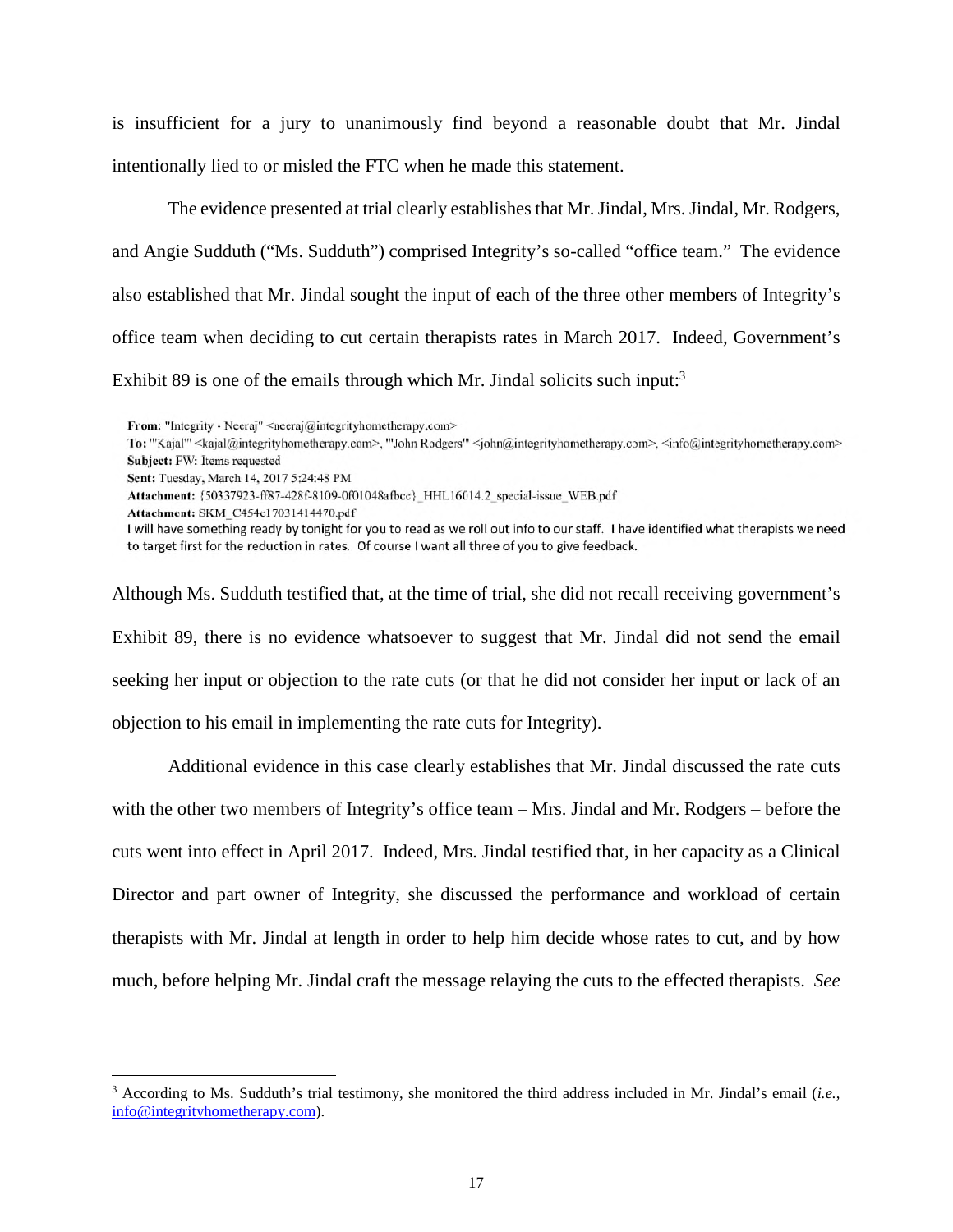Gov. Ex. 24. Moreover, the evidence makes clear that the cuts were not based on any agreement between Integrity and any other physical therapy staffing company.

Thus, there is insufficient evidence for a jury to have found beyond a reasonable doubt that Mr. Jindal corruptly lied to or misled the FTC when he testified that he discussed and collectively agreed with members of his office team to lower the pay rates of certain therapists in March or April 2017.

Similarly, there is insufficient evidence for a jury to have unanimously found that Mr. Jindal corruptly lied to or misled the FTC when he stated in a May 8, 2017 email to Mr. Canterman that "nothing was done collectively with [Mr. Jindal's] counterparts" (*i.e.*, the owners of other therapy staffing companies). *See* Indict. ¶20(c). Indeed, the evidence in this case establishes (as does the jury's verdict acquitting the Defendants of the alleged wage fixing conspiracy) that Mr. Jindal's competitors took no actions whatsoever based on the text messages he sent on March 10, 2017 – making Mr. Jindal's statement to the FTC true, accurate, and anything but misleading. *See,*  e.g., Bronston v. United States, 409 U.S. 352 (1973) (establishing literal truth doctrine).<sup>4</sup> More specifically, the evidence presented at trial establishes that Mr. Jindal unilaterally sent the text messages at issue and, to his knowledge, each of the four recipients ignored or declined his proposal.<sup>5</sup> In other words, Mr. Jindal and the recipients of his text messages took no joint or

<sup>4</sup> If this Court agrees that one or more of Mr. Jindal's alleged obstructive statements was erroneously brought to the jury due to the literal truth or fundamental ambiguity doctrines, or for lack of substantial evidence at trial as discussed herein, then the Court should acquit on Count Three or order a new trial with such allegations removed, because they could not have been statements that the jury reasonably and unanimously agreed were false. The government chose to file only one count of obstruction encompassing all of the alleged false statements and omissions. It could have chosen to proceed on each of the statements individually in separate counts, in which case it would be clear which statement or statements the jury believed was false and which they did not.

 $<sup>5</sup>$  Each of the four recipients of Mr. Jindal's March 2017 text messages, Tuan Le, Kimberly Grimmett, Richard Smith,</sup> and Nathan Foreman, testified at trial that they took no action whatsoever in connection with the text messages (with the exception of Mr. Smith's reporting of the text messages to the FTC, which was not done "collectively" with Mr. Jindal in any sense).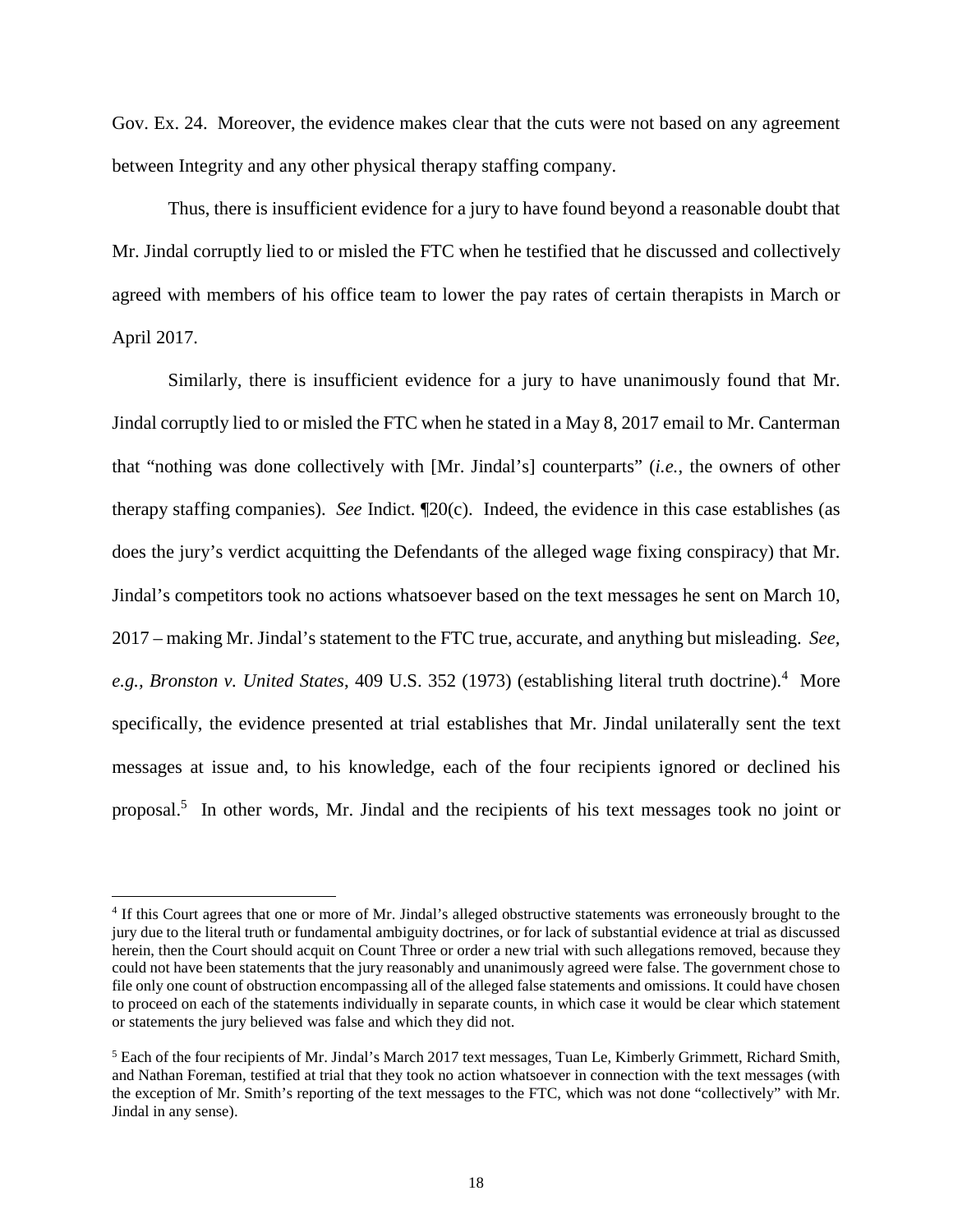collective action whatsoever based on those text messages, and the allegations set forth in Paragraph 20(c) of the Indictment cannot form the basis of the jury's verdict as to Count Three.

3. There is insufficient evidence to establish Mr. Jindal deleted text messages or other documents after given notice of the FTC's investigation.

As further discussed above, the government's attorneys and Special Agent Pollack repeatedly accused Mr. Jindal of deleting his text messages with Mr. Rodgers and others in order to mislead the FTC in its 2017 investigation. In so doing, the government suggested that Mr. Jindal deleted such communications following receipt of the FTC's voluntary access letter on April 1, 2017 – which is when Mr. Jindal first became aware of the FTC investigation. Although the government's attorneys focused heavily on this allegation, the government's evidence was insufficient to establish that Mr. Jindal "corruptly" deleted any text messages, communications, or other documents following April 1, 2017 – much less that any such communications or documents related to the FTC investigation. Indeed, Mr. Pollack admitted during his cross-examination that the government "[did not] have any hard evidence" Mr. Jindal deleted text messages or other communications following April 1, 2017 and, moreover, Special Agent Pollack "[did not] know the content of any of the messages" that Mr. Jindal may or may not have deleted. Tr. 1530:12- 1531:1

Nonetheless, the government doubled down on this allegation in closing arguments, wholly ignoring the testimony and other evidence establishing that both defendants regularly and frequently deleted their work-related text messages as part of their common practice, which directly contradicts the government's assertion that Mr. Jindal deleted documents in order to obstruct the FTC's investigation. In so doing, the government asked the jury to rest its verdict "on mere suspicion, speculation, or conjecture," *Ganji*, 880 F.3d at 767, and the verdict must, therefore, be reversed.

19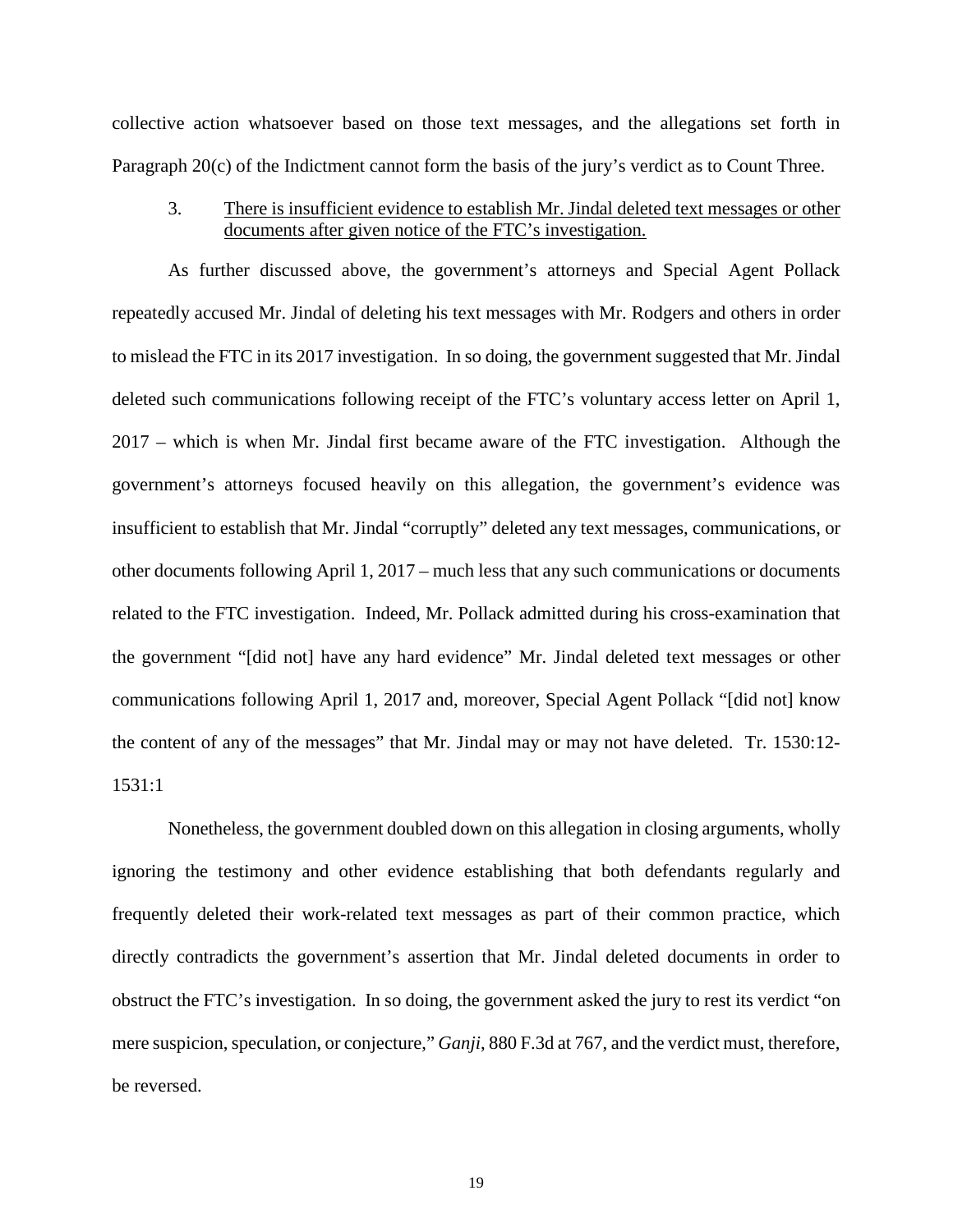## **VI. CONCLUSION**

Based on a review of the government's evidence and applicable case law, the evidence is insufficient for the jury to have unanimously agreed that Mr. Jindal obstructed justice through the acts alleged in the Indictment, particularly in light of the lack of unanimity instruction as to Count Three. Accordingly, the Motion for Judgment of Acquittal should be granted in all respects. In the alternative, the Court should grant a new trial on Count Three of the Indictment, as the interests of justice so require.